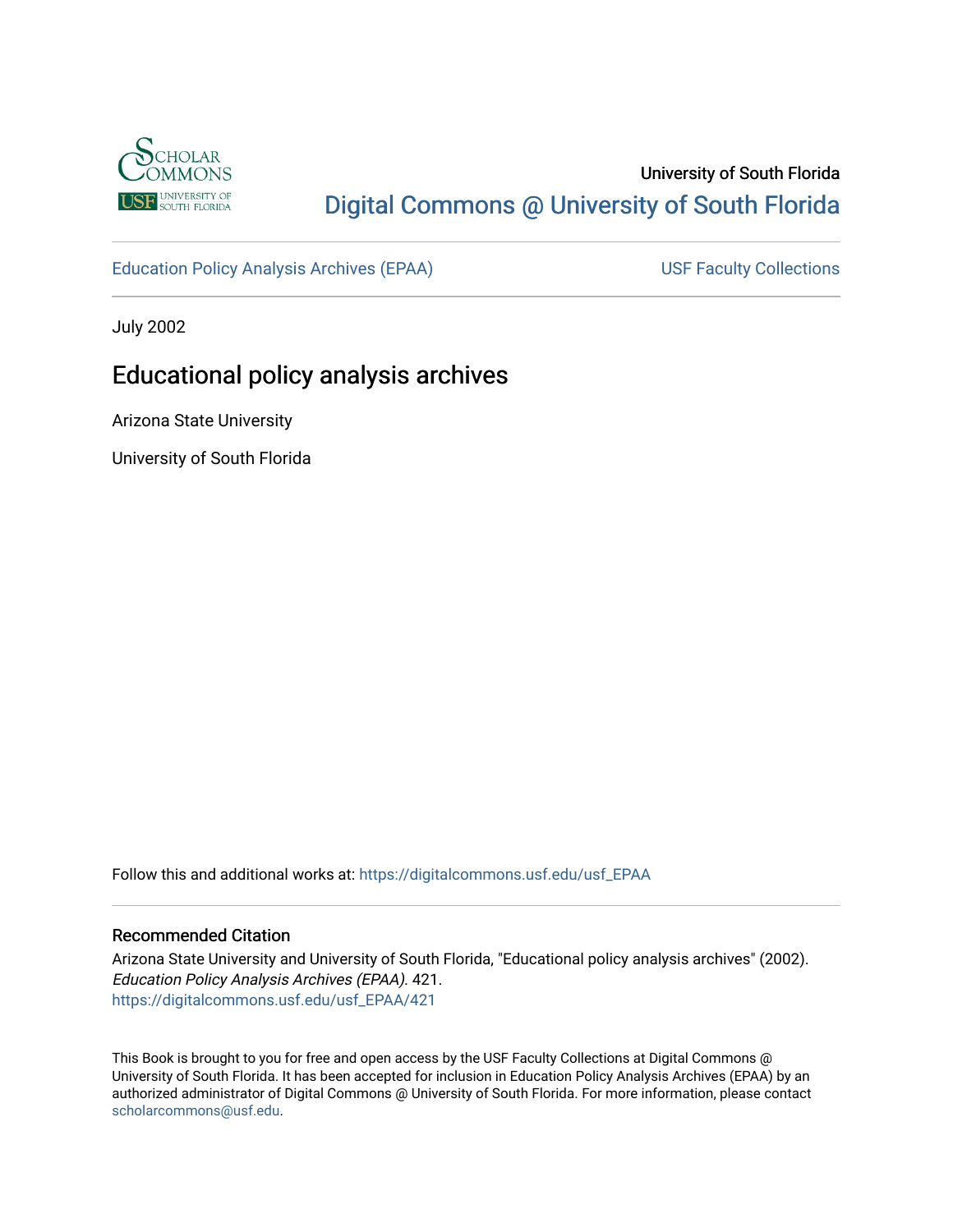# **Education Policy Analysis Archives**

**Volume 10 Number 32 July 26, 2002 ISSN 1068-2341**

A peer-reviewed scholarly journal **Editor: Gene V Glass** College of Education Arizona State University

Copyright 2002, the **EDUCATION POLICY ANALYSIS ARCHIVES**.

Permission is hereby granted to copy any article if **EPAA** is credited and copies are not sold. **EPAA** is a project of the Education Policy Studies Laboratory.

Articles appearing in **EPAA** are abstracted in the *Current Index to Journals in Education* by the ERIC Clearinghouse on Assessment and Evaluation and are permanently archived in *Resources in Education*.

## **The Geographical Distribution of Teacher Absenteeism in Large Urban School District Settings: Implications for School Reform Efforts Aimed at Promoting Equity and Excellence in Education**

### **James E. Bruno University of California, Los Angeles**

Citation: Bruno, J. E.. (2002, July 26). The geographical distribution of teacher absenteeism in large urban school district settings: Implications for school reform efforts aimed at promoting equity and excellence in education. *Education Policy Analysis Archives*, *10*(32). Retrieved [date] from http://epaa.asu.edu/epaa/v10n32/.

#### **Abstract**

School reform efforts aimed at promoting equity and excellence at urban school settings are heavily dependent upon the quality of teaching personnel that are used to deliver the instructional program. Social Justice and other public policy issues related to equity and excellence at urban schools have begun to examine the impact that teacher absenteeism, and by extension the reliance on substitute teachers to deliver instructional might have on educational attainment. This study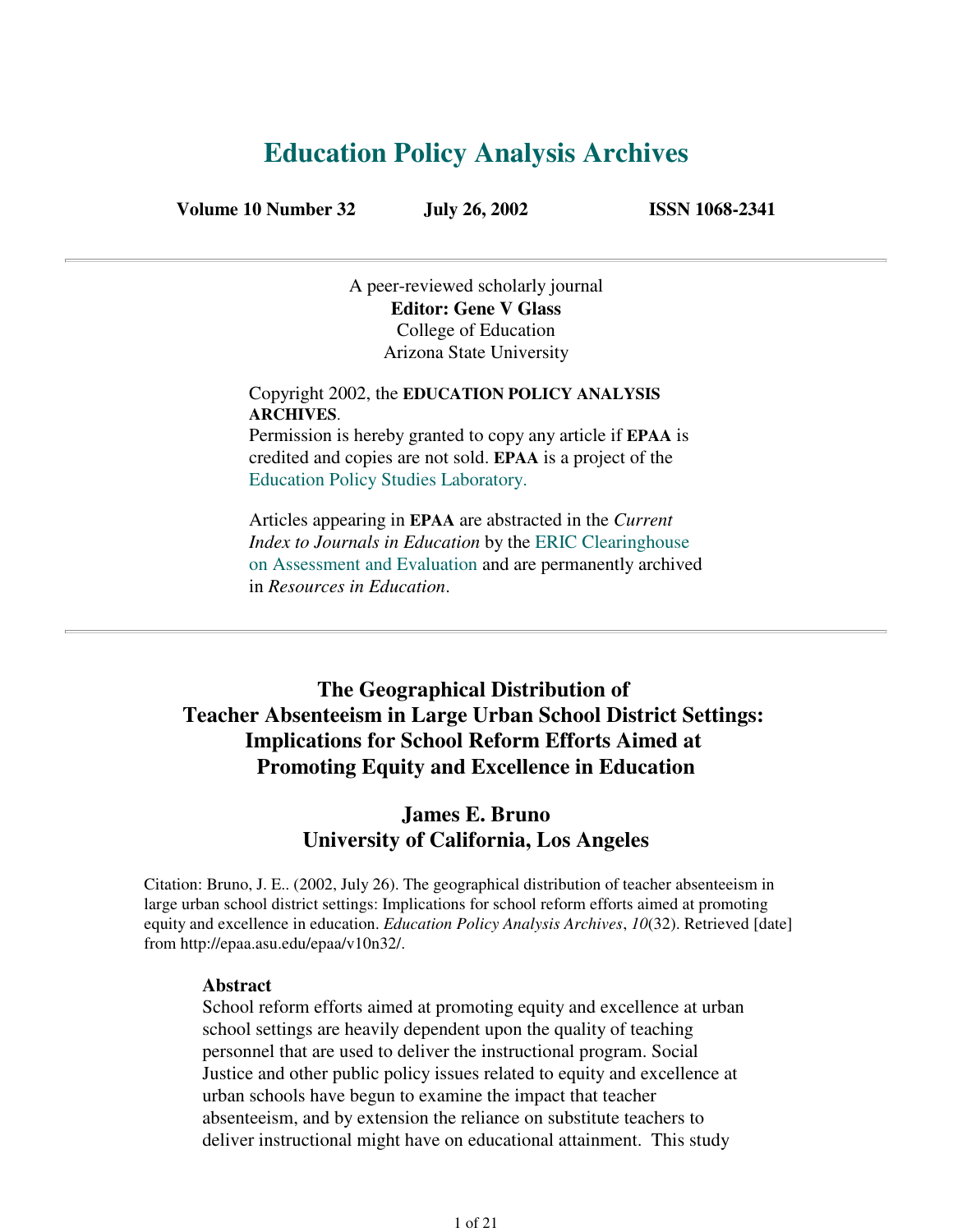combines school district data gathering mechanisms on teacher absence rates at school sites with Geographical Information Systems (G.I.S.) to map the association between a school's geographical environmental space and the propensity for teacher absence. The disparity between teaching resources as delivered by the school district vs. teacher resources as actually received by students in the classroom via teacher absenteeism is examined in the context of schools located in positive (high income) and negative (low income) geographical space. The study concludes that there is a strong association between the geographical quality of the school site setting, teacher absenteeism, and the reliance on substitute teachers to deliver instructional programs. Disparity in teacher absenteeism rates across large urban geographical areas threatens the promotion of equity and excellence in the schools by attenuating or lessening the effect of school resources to support instruction and amplifying the risk factors of students in the classroom.

#### **Introduction**

Assemble all the worst things in America- gambling, liquor, cigarettes, and toxic fumes, sewage, waste disposal, prostitution- put it all together. Then you dump it on black people and their schools. (Kozol, *Savage Inequalities*, p. 17)

The above insight is from a book that attempts to document the bleak environmental or geographical space context of some of our urban school settings and its possible impact on the community- especially children and adolescents that live in the community. Schools located in what might be termed, Negative Geographical Space or N.G.S. (Bruno,2000) are particularly troublesome with regard to promoting equity and excellence in their instructional programs. One educational research finding that seems to remain constant is that school reform efforts aimed at promoting equity and excellence in the schools are strongly dependent upon the quality of teaching personnel needed to deliver the instructional program to students in the classroom.

It is common knowledge that urban classroom teachers also tend to work under more stressful working conditions therefore use their sick days more frequently. In general, urban classroom teachers, teach more students a day, teach less academically prepared students, teach in more dangerous, high crime geographical areas of a large urban area, and generally lack teaching and instructional materials to deliver a quality instructional program. In essence, the geographical or environmental context of these school working conditions, even more that student poverty, are strongly associated with teacher attendance at the school site, their morale as professional educators, and a their sense of teaching efficacy in the classroom (Corcoran, Walker, & White, 1988).

With its [the urban school's] outdated textbooks and crumbling, dirty facilities, it operated in conditions that would not have been tolerated in other mixed or predominantly white communities. (Diver-Stamnes, 1995, p. 17)

The issue of teacher absenteeism is rapidly becoming an important topic area of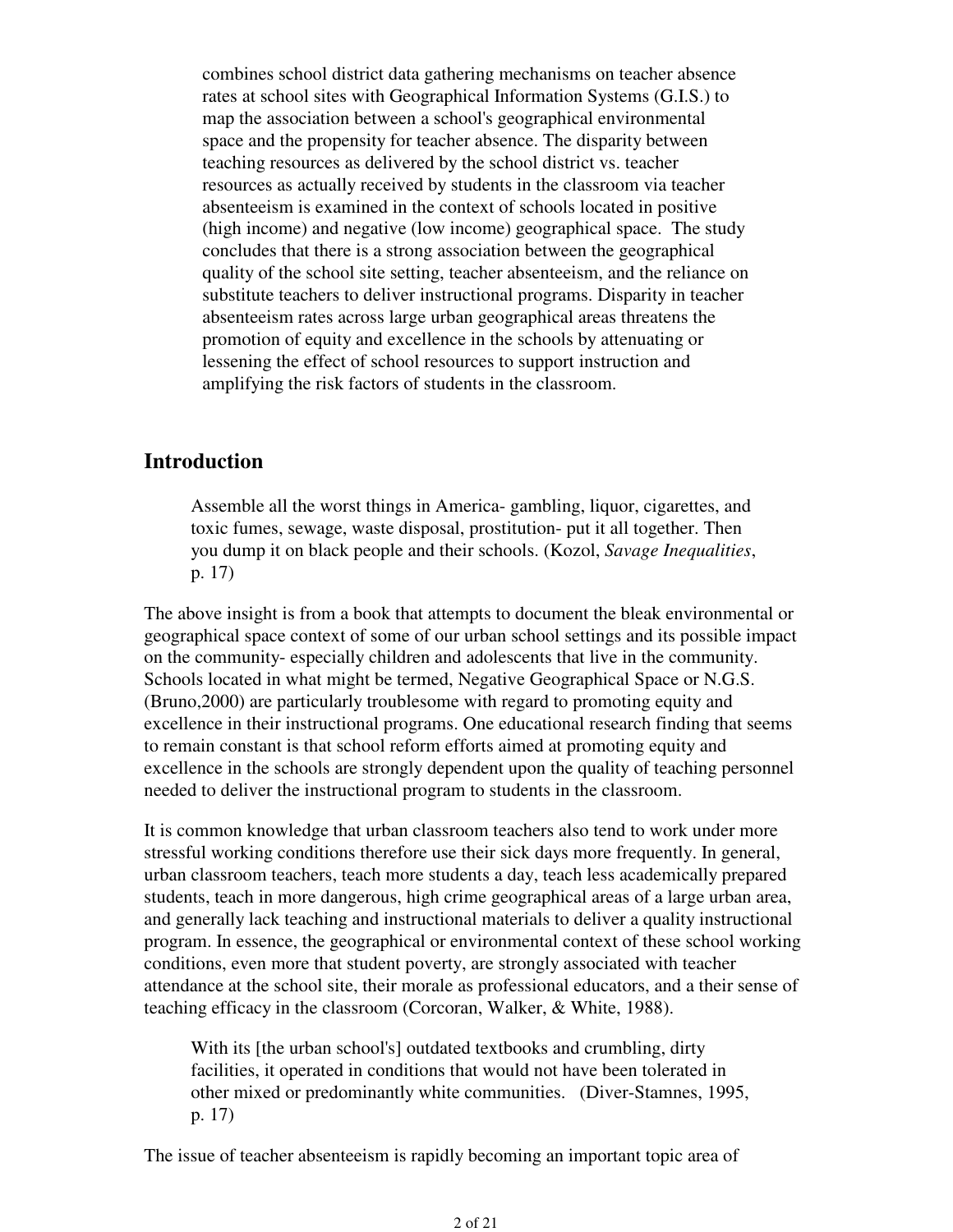educational policy analysis largely because of its direct impact on the quality of instruction and its association with poor participation in school reform efforts. (Ehenberg, Rees, and Ehenberg, 1991). In an effort to explain the why to teacher absenteeism, some research studies have also examined the role of gender and its association with teacher absence (Scott & McClellan, 1990). All of these research efforts are directed towards developing a better understanding of the problem of teacher absenteeism and more importantly the propensity of teachers to use all of their available sick days as an "entitlement" of the profession.

Because of high levels of teacher absence and the extensive use and reliance on substitute teachers to deliver instructional programs there is a strong attenuation or a lessening of the impact of school resources that are devoted to instruction. There is also a corresponding amplification of student risk factors such as poverty. These two major consequences of teacher absenteeism, attenuation of school resources and the amplification of student risk factors, make the teacher absenteeism issue one of extreme importance for urban schools. Of particular importance is the impact that teacher absence might have on school reform efforts aimed at promoting equity and excellence at these schools. From a social justice perspective, another important issue to examine is if there is any systematic bias in the distribution of teacher absenteeism with higher teacher absenteeism in the low-income areas of large urban school districts. In essence, because educational researchers have suggested that the effectiveness of substitute teachers is far below that of regular teachers (Olsen, 1971). Teacher absenteeism, by extension, has implications for school reform and the quality of the instructional program at a school setting and policy issues dealing with improving equity and excellence in the schools.

In many instances in urban school settings, a substitute teacher cannot be found and a regular classroom teacher to cover the classroom time period from their free or preparation period. (Locker, 1999, Mckay,1999) . Finally from a purely financial perspective, teacher absenteeism is extremely expensive and substitute teacher salaries have to be paid in addition to regular teacher salaries thus adding to the per pupil cost of education. In essence, there is an attenuation or lessening of school resources needed to support instructional programs at these schools- a situation that would not be tolerated at predominantly white, suburban schools.

Of course there are many legitimate reasons for a teacher to be absent. Typical reasons include illness, professional development, personal reasons, family bereavement, etc. (Alberta Teachers Association, 1998). Sometimes as teachers approach retirement age and have accumulated sick days with the school district, they begin to take their takes off to pursue their own personal interests or outside "moonlighting" activities. Since in most urban school settings each teacher is permitted to "bank" 10 days of sick leave per year, the total amount of sick days for a teacher can rapidly accumulate over a career in the classroom. What is most troublesome for educational policy makers is when classroom teachers at certain school sites begin to view their absenteeism from the classroom as an entitlement that goes with the teaching position. The sense of entitlement has enormous implications for the cost of instruction. Consider the following example:

Assume a **180 day** school year: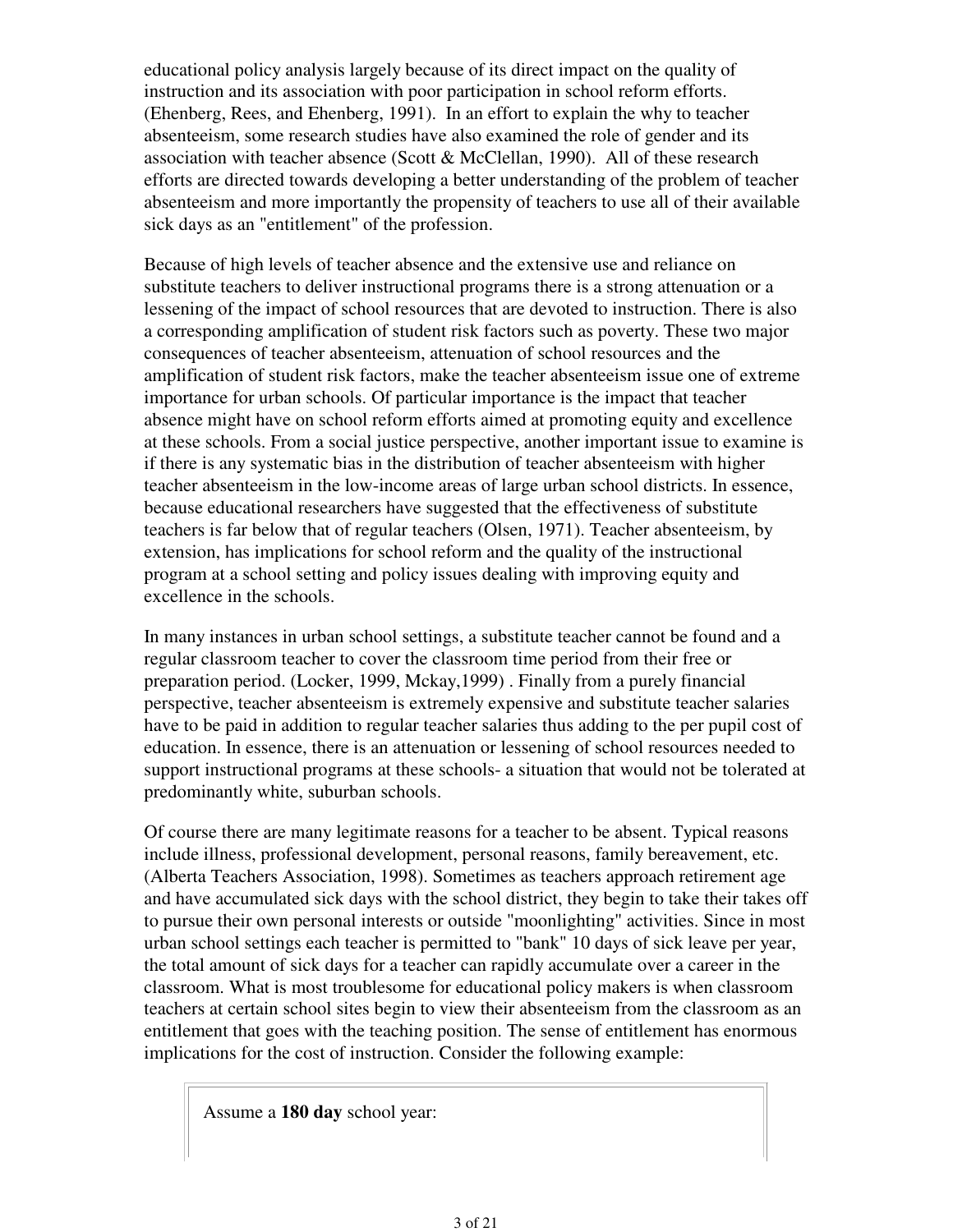- **100** teachers at **\$75,000 (salary plus benefits)** = **\$7,500,000** or **\$416** per day per teacher
- Assume that each teacher takes **10** days of sick leave per year = **1000** teacher days missed or 10% of \$7,500,000 = **\$750,000** of resources not being received and replaced with a substitute teacher at \$200 per day = **\$200,000**
- The net loss to students is  $$7,500,000$ - $$750,000$ - $$200,000$  = *\$6,550,000* (thus the disparity of resources actually received by students in the classroom can be quite large and significantly impact on the quality of the instructional program and threaten efforts aimed at promoting equity and excellence in the schools).

In addition to the attenuation of school resources towards instruction, when this sense of entitlement is most prevalent or biased towards schools located in negative or low-income geographical space the very students most in need of instructional quantity and quality are harmed. The challenges posed to teachers and educational leaders between the quality of geographical space or school site location, poverty, and school issues have also been explored in educational research studies. (Bruno, 2000; Lippenant, Burns, McArthur, 1996).

## **Purpose of Study**

The purpose of this study extends these research efforts to examine the quality of geographical space and teacher absence linkage since it indirectly examines how school site location impacts on access to educational opportunity. Specifically this study examines the association between the quality of geographical space or the environmental context of the school setting and the rates of teacher absenteeism at the school site for all of the high schools located in a large urban.

## **The Substitute Teacher in Urban Settings**

Equality of educational opportunity at a school exists when a child's educational opportunity does not depend upon either his parent's economic circumstances or his location within the state (Wise, 1972, p. 146)

 As previously noted, issues related to quality of educational opportunity and the related issue of equity and excellence at urban schools strongly depend on the quality of classroom instructional programs. The reliance on substitute teachers to deliver instruction, because of teacher absence has great significance for these urban students because parents or the economic circumstances of these students make the school setting the only source of educational development. Instructional programs delivered mainly by substitute teachers, non-credential teachers, inexperienced teachers, etc. therefore are extremely important. Some of these issues have been previously and non-empirically addressed in various books on the problems of urban school setting. (Kozol, 1992).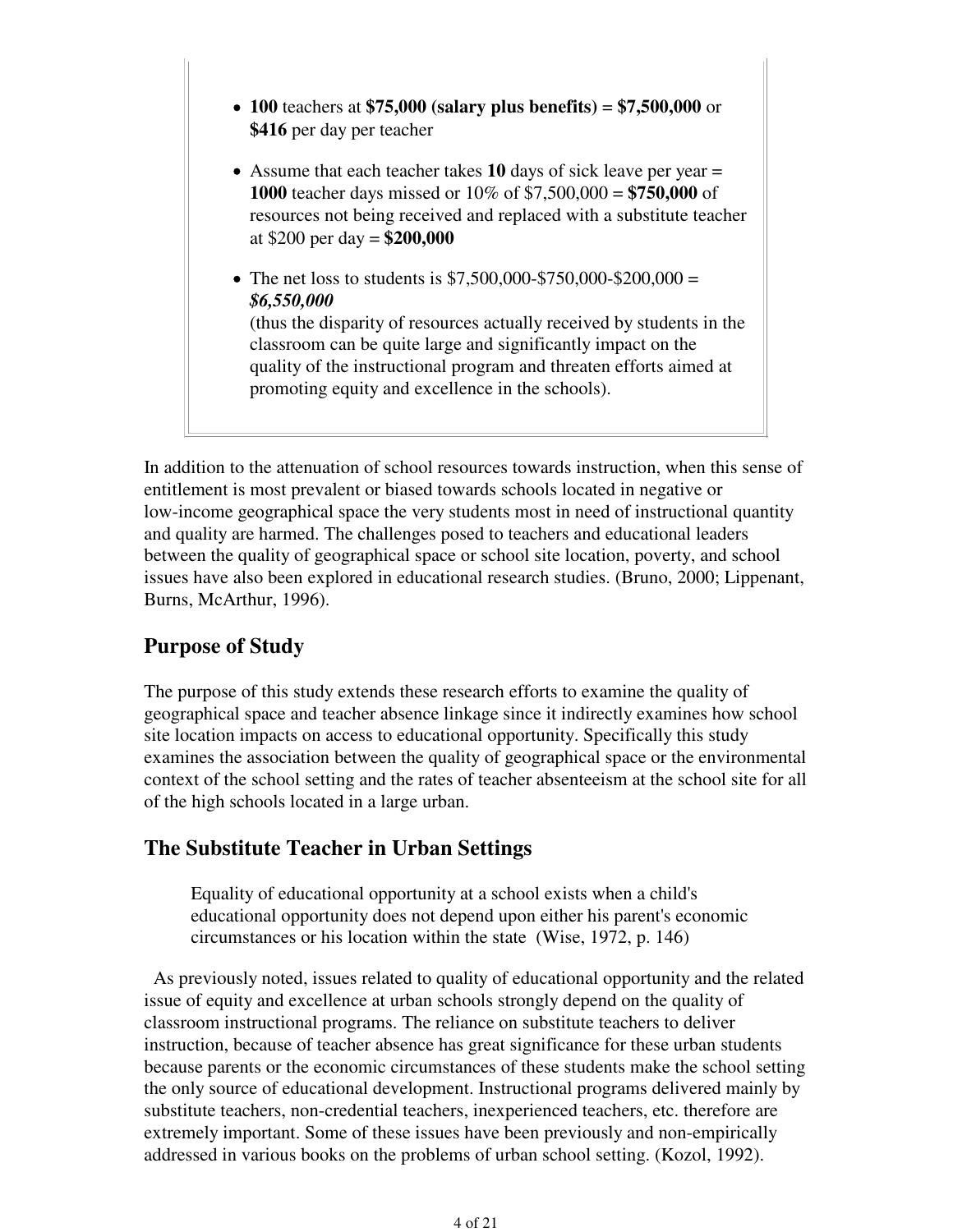Since the quality of substitute teachers and not fully interchangeable with the quality of the regular classroom teacher at most school settings, the issue of teacher absence has both practical (in terms of cost) and theoretical (in terms of equity) significance for the educational policy maker.

The regular high school classroom teacher is required to obtain a bachelor's degree in a same field that is related to his or her teaching assignment. This could range from the sciences, such as chemistry, to education such as special ed., to mathematics such as algebra II, to the fine arts such as painting. The regular classroom teacher is also required to complete two years of a teacher training program in a post graduate department of an accredited institution. While there are some exceptions, substitute teachers are typically under qualified to teach in the field of the regular classroom teacher, but are expected to fill the shoes of any regular teacher, whatever the subject matter field of the absent teacher (chemistry, mathematics, physics).

In some school districts, the minimum education requirement level for substitute teaching is set at extremely low professional levels. For example, in the state of Utah, all a substitute needs to teach is a high school degree and no criminal record. Fairfax County, Va., demands only two years of college for its substitutes. (Streisand & Toch, 1998). In recent studies, it was found that a large number of teacher-training graduates failed the recently introduced teacher-licensing exam. Last spring, nearly sixty percent of Massachusetts' education graduates failed a basic reading, writing, and subject matter test. A recent nationwide study by the Educational Testing Service found similar high rates of failure. (Streisand & Tock, 1998).

It is also noteworthy that most substitute teachers are usually not equipped with lesson plans for the classroom periods that they cover and typically show a film or do other "filling time" classroom activities. In the substitute teacher chat room found on the Internet, playing word bingo with the kids was a highly recommended form of filling class time. In essence, these substitute teachers are really not "substitutes" in an educational sense, but according to students highly paid "babysitters" to students that need quality teachers the most and require greater amounts of formal instructional time.

This study will focus on teacher absenteeism at the high school level of instruction because this level is most directly associated with equal educational opportunity via AP courses, preparing students for post high school graduation education exit exams from high school, and general preparation for post secondary education. It is also the setting where students at one of the most important stages of their psychosocial development require time connections with their classroom teachers for purposes of modeling, receiving vision for a future, advice, and counseling.

Finally, the role of geographical space on teacher absenteeism is often neglected as a variable in educational policy studies. Geographical space has its own unique qualities with regard to understanding behaviors such as teacher absenteeism. For example there is

Location of the school setting: Where is the school located in geographical space? Where is the exact location and what is the land use surrounding the school setting i.e. the quality of the geographical space since it might impact on the quality of the instructional program, teacher turnover, and teacher absenteeism.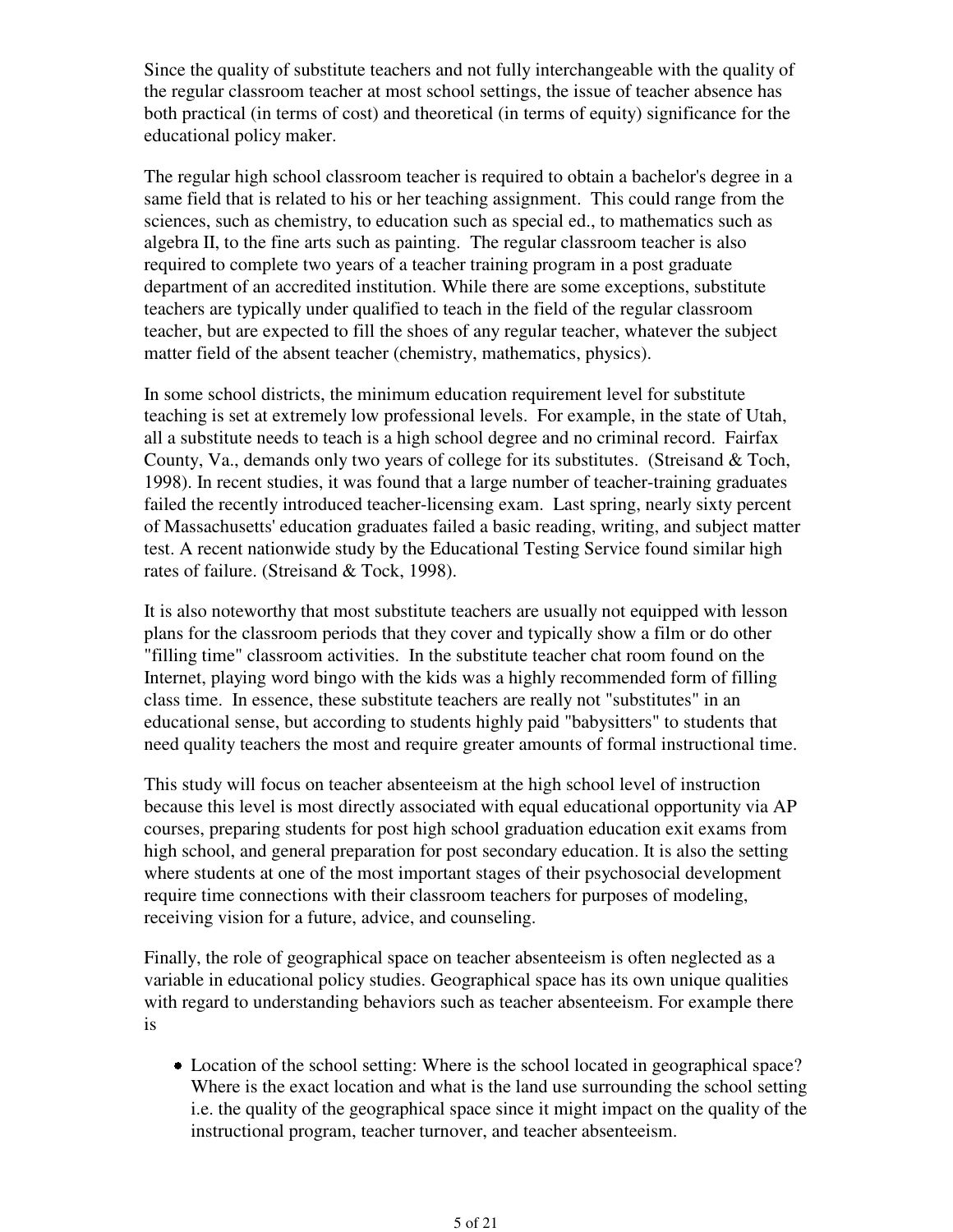- Livability of the geographical space surrounding the school: What is it like to live and be schooled in the geographical space of the school setting? Since most teachers don't live in the same geographical space as the school setting there is a tendency to ignore what it is like for students to live and study in the area. The social well being of the community, crime rate, extent of graffiti, etc. all impact on the livability of the geographical space and working conditions in the classroom. It also impacts on student preparation for class and attitudes towards school.
- Likeability of school site area: How do other people in the community relate to their space and how is the pride in the community? Community well being, quality neighborhoods, and the support for schools are linked and have a major impact on the instructional program and what is expected from teachers and directly impacts on the motivation to teach.
- Locus of Control: How does this geographical space dominate others in the area or is dominate with regard to quality? How are ideas, people, and goods moved into and out of the geographical space. What is the investment in the community, resident turnover, etc and how do others view the geographical space. Conditions where the geographical space is considered as negative implies that the space has little attractiveness for either living or working. This characteristic relates to teacher turnover and the sense of entitlement with regard to absence from the classroom. This characteristic of geographical space might affect teacher absenteeism and teacher turnover.

This study combines recently developed data gathering mechanism on teacher absence rates at high school sites in a large urban school setting with Geographical Information Systems (G.I.S.). The purpose of this study is to map the association between the school's geographical space or physical environment (income level) and the propensity for teacher absence. The disparity between instructional resources as delivered vs. instructional resources as actually received by students in the classroom is examined in the context of a large urban school setting.

Specifically, the purpose of this study is twofold.

- First, to examine the geographical association between the quality of negative geographical space of a high school setting in a large urban school district (median family income in the area) and the rates of teacher absenteeism.
- Second, to examine how teacher absenteeism measures and the need for substitute teachers (filled and unfilled) are associated with school performance at the school site.

## **Methods**

This study used teacher absence information collected at all high schools in a large urban school district. The average absence per teacher was especially noted along with information regarding the number of unfilled substitute teacher positions. G.I.S. methods were then used to plot these school settings by those above and below a threshold 8.0 days of teacher absence per year per teacher at the school site. The quality of the geographical space surrounding the school setting or the median level of income for the zip code of the school setting was then applied to the map of school sites that were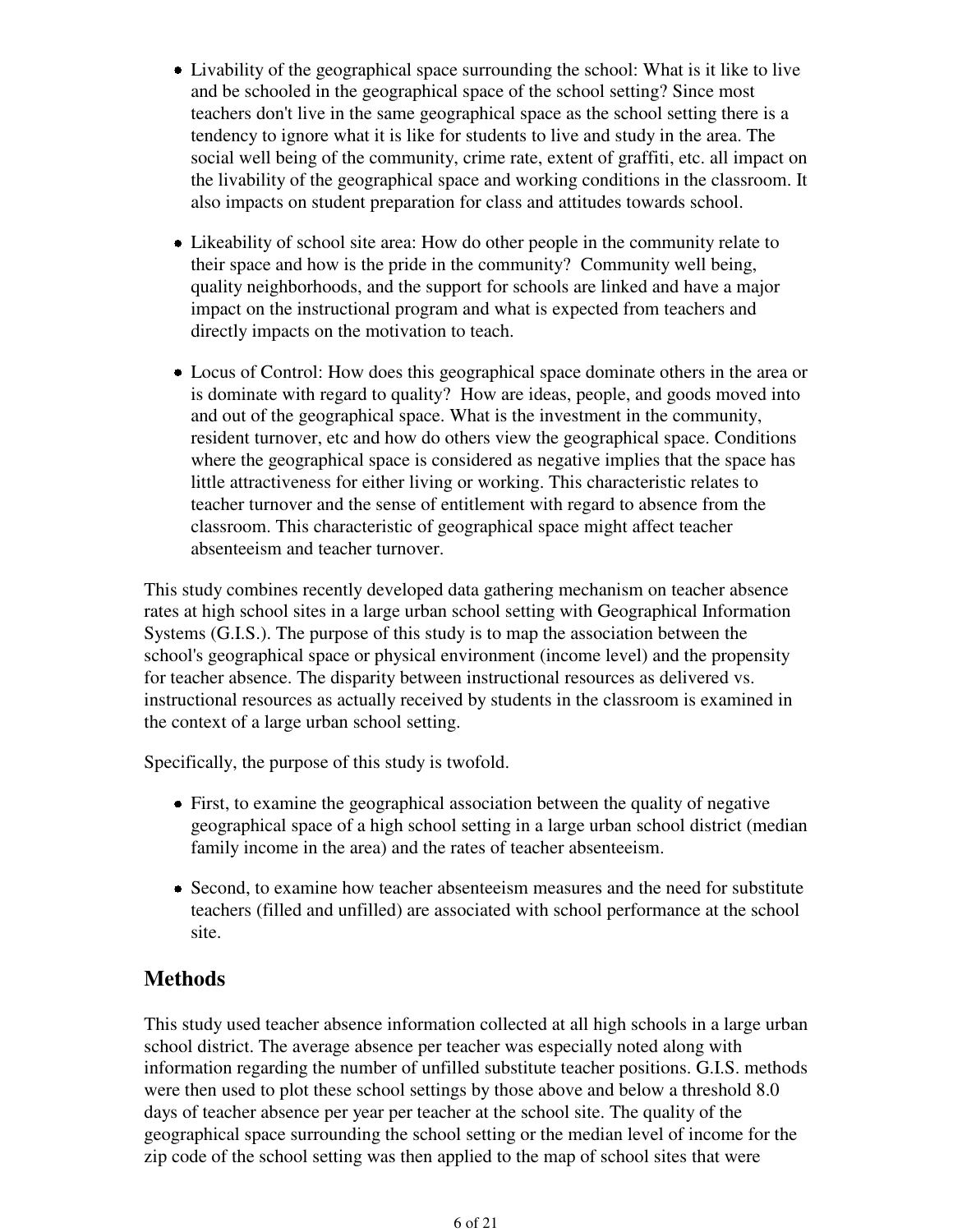color-coded by high and low rates of teacher absenteeism. Finally, other important variables at the school site that might be related to substitute teachers, such as academic quality as measured by the Academic Performance Indicator or API, were also collected for each school site.

In this study the following variables were collected at each high school site in the school district.

| Description                                                                                       | Variable                                |
|---------------------------------------------------------------------------------------------------|-----------------------------------------|
| How often a teacher is absent from the classroom                                                  | Teacher absenteeism rate                |
| Teachers without fully state certified credentials–many<br>teaching in areas with no expertise    | Number w/o credential                   |
| Teachers with less than 2 years of experience in the<br>classroom- usually younger teachers       | Number $<$ 2 yrs<br>experience          |
| Number of requests to take the place of a classroom<br>teacher                                    | Substitute teacher<br>requests          |
| Number of times a substitute teacher cannot be found for<br>the classroom                         | Substitute requests<br>unfilled         |
| Number of students leaving school and not entering any<br>other educational program               | Drop out rate                           |
| Number of students that leave before the end of the school<br>year                                | Transiency percent                      |
| Number of times a students is asked to leave school for<br>disciplinary reasons                   | Number suspensions                      |
| Number of times a students is asked to go to a different<br>school- usually a continuation school | <b>Opportunity transfers</b>            |
| Police reported crimes against property                                                           | Crimes against property                 |
| Police reported crimes against individuals                                                        | Crimes against people                   |
| Number of teachers needed to service student educational<br>needs that are left unfilled          | Number of unfilled<br>teaching position |
| Level of academic performance at the school                                                       | Academic Performance<br>Index           |

## **Table 1 Description of Variables**

#### **Findings**

Note in Table 2 that the average absenteeism for the school district was 8.27 days per teacher per year. Note that this figure ranges from a low of 6.3 to a high of 11.4. Note also that the number of unfilled substitute teacher positions ranged from 9 to 306. The impact that geographical space might have on these statistics will be explored in a later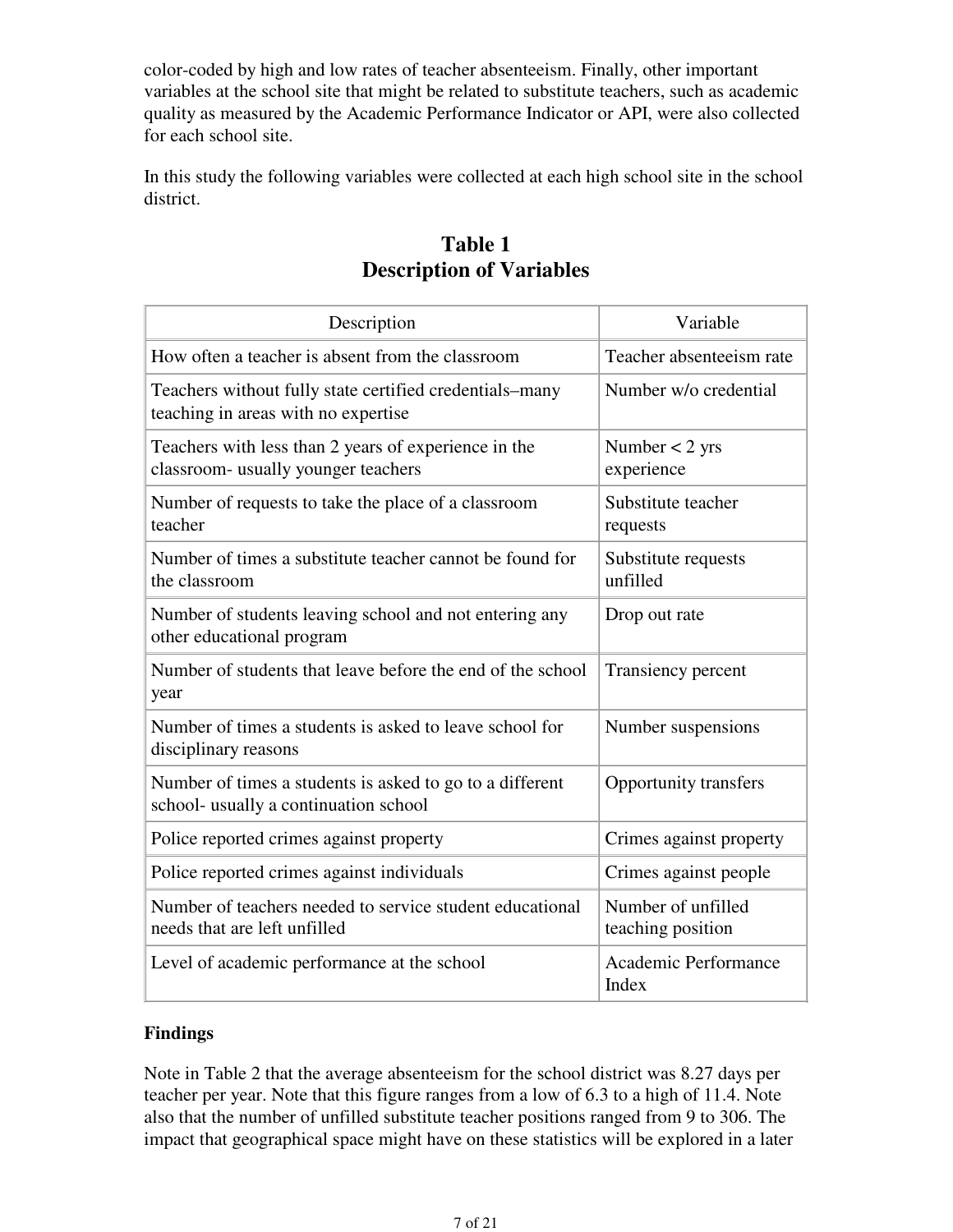section of the study.

| Variable                             | Mean   | St. Dev. | Min.           | Max.  |
|--------------------------------------|--------|----------|----------------|-------|
| Teacher absenteeism rate             | 8.27   | 1.06     | 6.33           | 11.44 |
| Number w/o credential                | 26.84  | 10.8     | 8              | 61    |
| Number $<$ 2 yrs experience          | 46.31  | 14.6     | 19             | 89    |
| Substitute teacher requests          | 1447   | 590.5    | 193            | 2571  |
| Substitute requests unfilled         | 85.39  | 56.6     | 9              | 306   |
| Drop out rate                        | 5.53   | 3.2      | .47            | 15.7  |
| Transiency percent                   | 37.2   | 12.4     | 16.7           | 77.1  |
| Number suspensions                   | 534.8  | 345.2    | 23             | 1608  |
| Opportunity transfers                | 76.22  | 48.7     | $\overline{2}$ | 272   |
| Crimes against property              | 11.27  | 9.2      | $\overline{2}$ | 54    |
| Crimes against people                | 78.24  | 34.6     | 37             | 199   |
| Number of unfilled teaching position | 4.27   | 5.1      | $\theta$       | 21    |
| Academic Performance Index           | 531.82 | 83.3     | 370            | 737   |

**Table 2 Descriptive Data for Senior High Schools in a Large Urban Area (n=49)**

Note from Table 3, the high inter-correlation between teacher absence rates and academic performance  $(r = .54)$  and the amount of unfilled substitute teacher positions (r  $= .45)$ 

## **Table 3 Inter-correlation of All Variables with Teacher Absenteeism Rates (\*\*=p<.01)**

| Variable                     | Correlation |
|------------------------------|-------------|
| Teacher absenteeism rate     | 1.00        |
| Number w/o credential        | $.37**$     |
| Number $<$ 2 yrs experience  | -24         |
| Substitute teacher requests  | $-.01$      |
| Substitute requests unfilled | $.45**$     |
| Drop out rate                | $.40**$     |
| Transiency percent           | $.50**$     |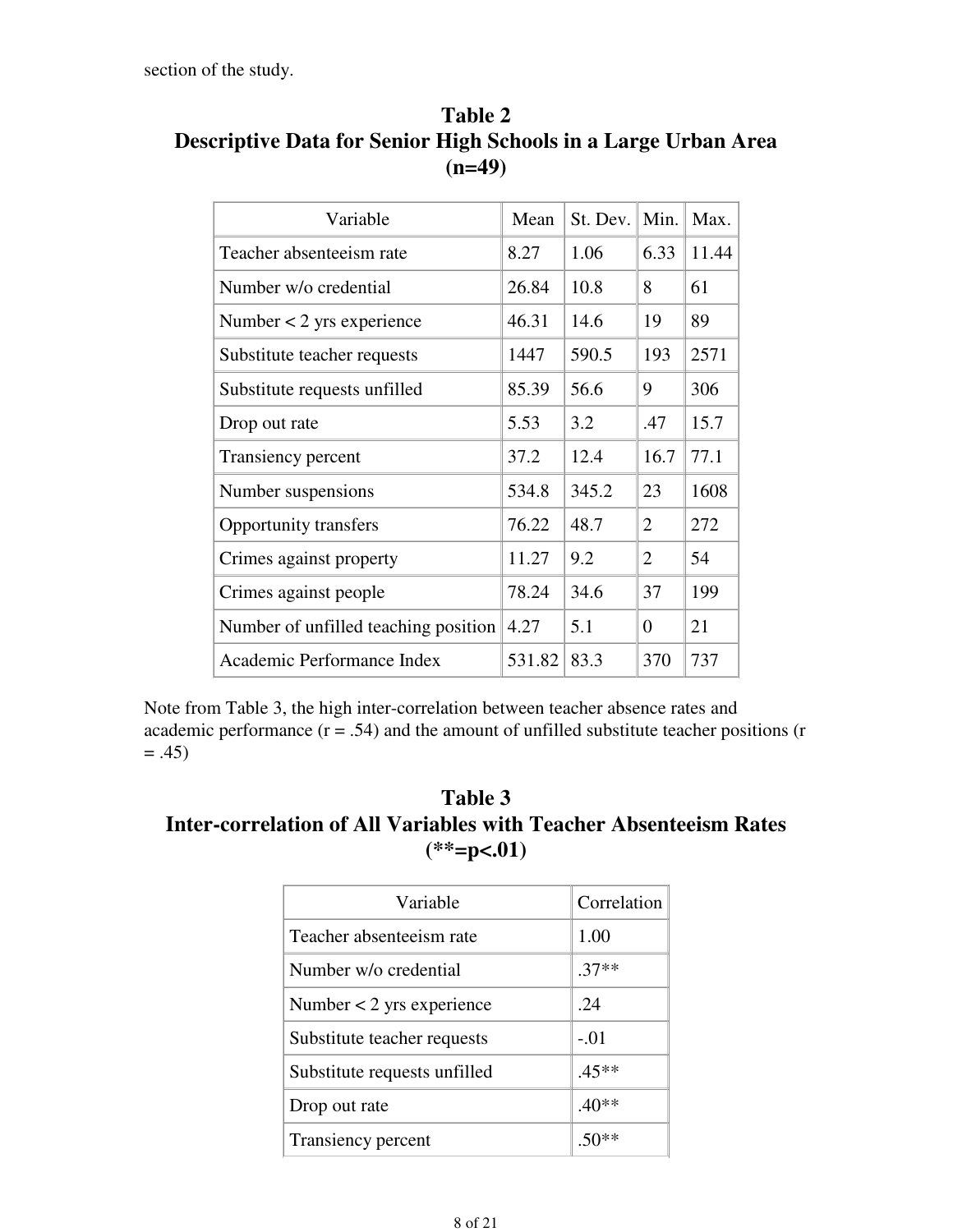| Number suspensions                   | $-.04$   |
|--------------------------------------|----------|
| Opportunity transfers                | .19      |
| Crimes against property              | $.44**$  |
| Crimes against people                | $.64**$  |
| Number of unfilled teaching position | $.52**$  |
| Academic Performance Index           | $-.54**$ |

With the complete address for each high school site, the exact geographical location of a school site was identified to within five feet of its actual location. When the median family income for the zip code that contains the school site was added, a pictorial representation of the quality of geographical space and output indicators (especially teacher absenteeism) was visually depicted.

Figure 1 depicts the large urban geographical area while Figure 2 is a plot of the location of school sites with teacher absenteeism above 8.00. Figure 3 is a plot of the location of school sites with teacher absenteeism rates both above and below 8.0, while Figure 4 is the same plot with the quality of the geographical space (median level of income) overlaid on the map. Figures 5 and 6 specifically examine school sites with above and below 8.0 teacher absence rates and Academic Performance Indices (API) above and below the 500 point average for the school district.



**Figure 1: The Los Angeles Urban Area (zip codes)**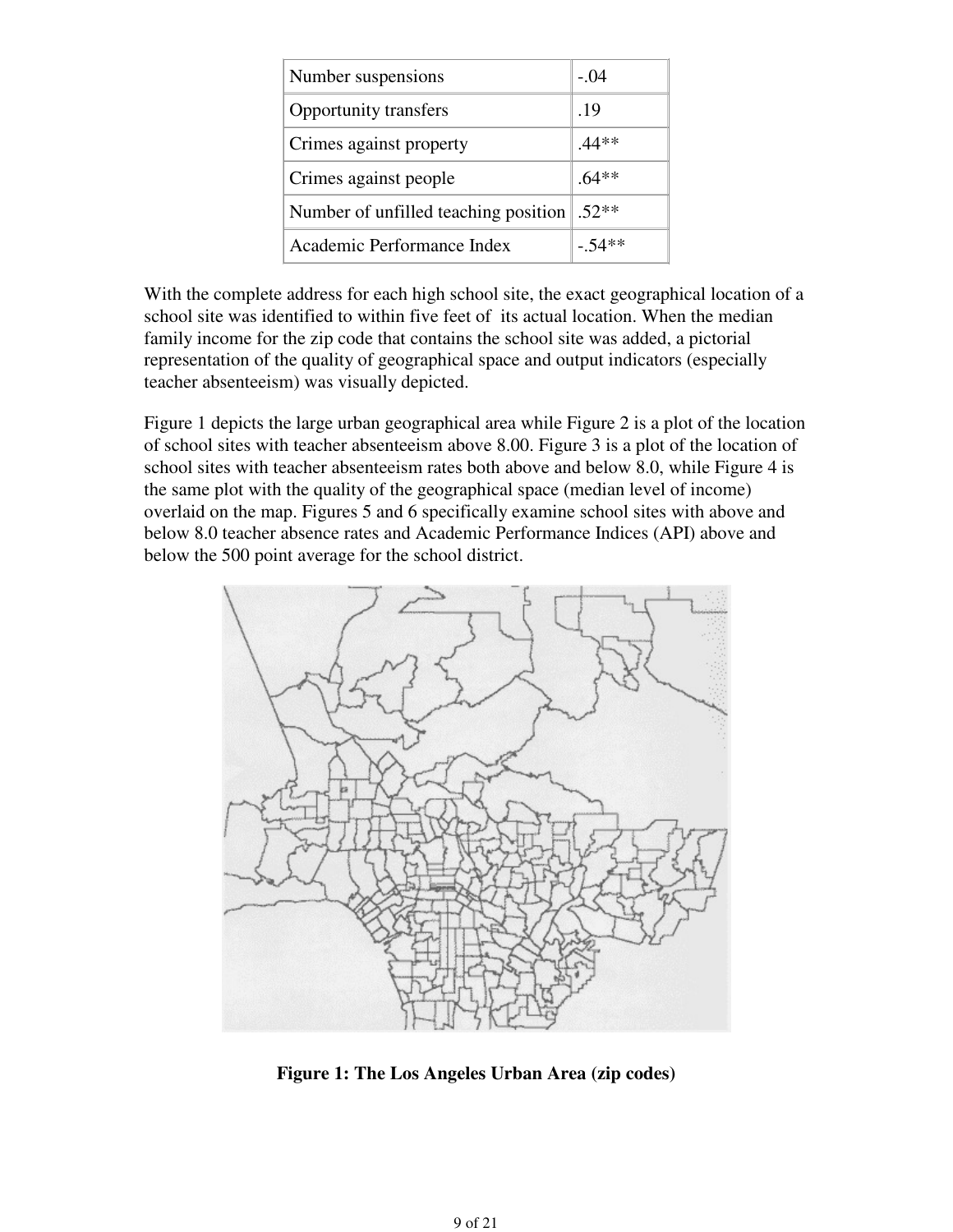

**Figure 2: Distribution of High Teacher Absence Schools (> 8.0)**



**Figure 3: Distribution of High and Low Teacher Absenteeism Schools (Symbol X = highest and triangle = lowest)**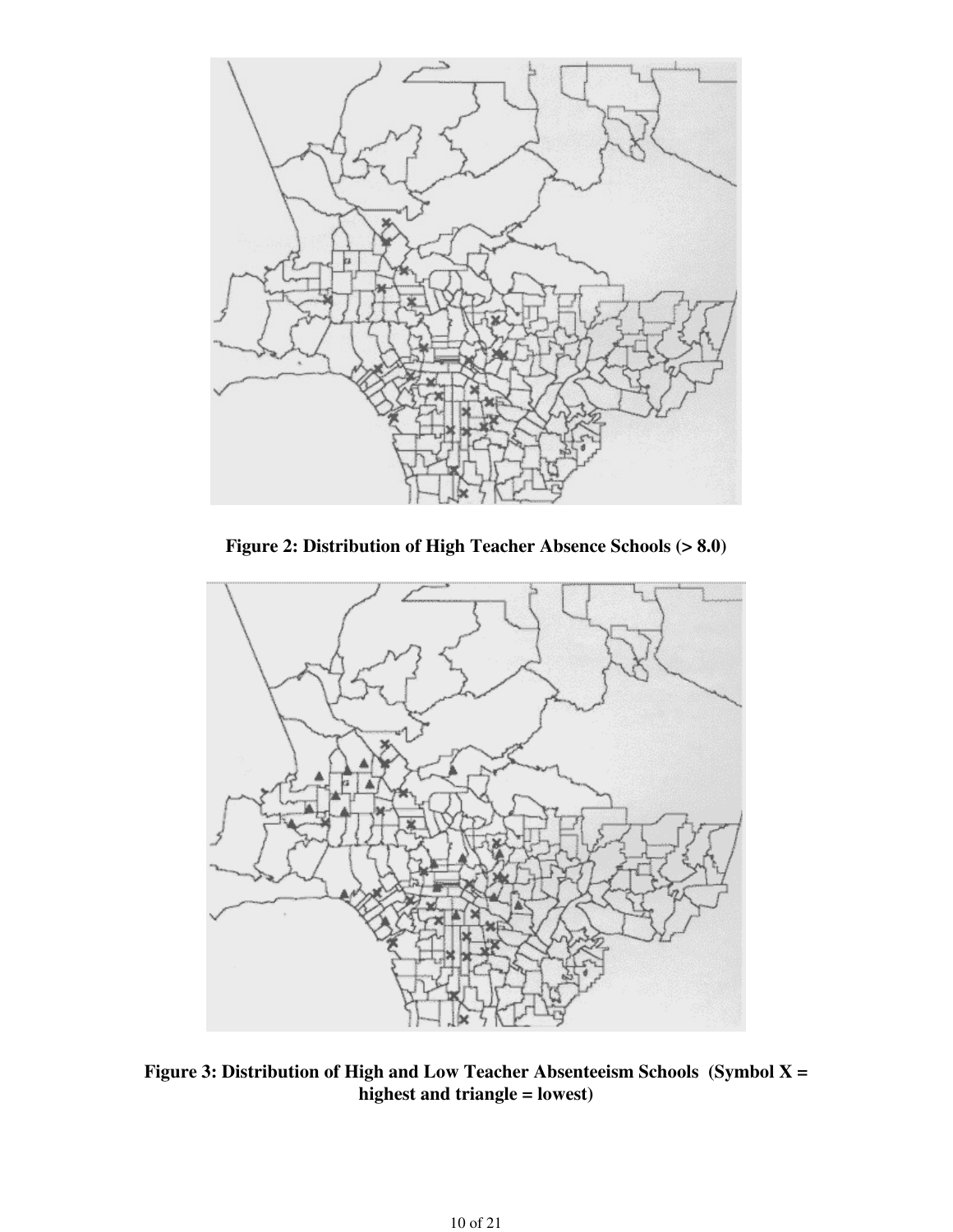

**Figure 4: Distribution of High and Low Teacher Absenteeism Schools with Geographical Space (Dark areas highest per capita income-(Symbol X = highest and triangle = lowest)**



**Figure 5: Distribution of High Absenteeism-Poor Performance- Low Absenteeism-High Performance Schools (Symbol X = highest absence-poorest performance and triangle = lowest absence and highest performance)**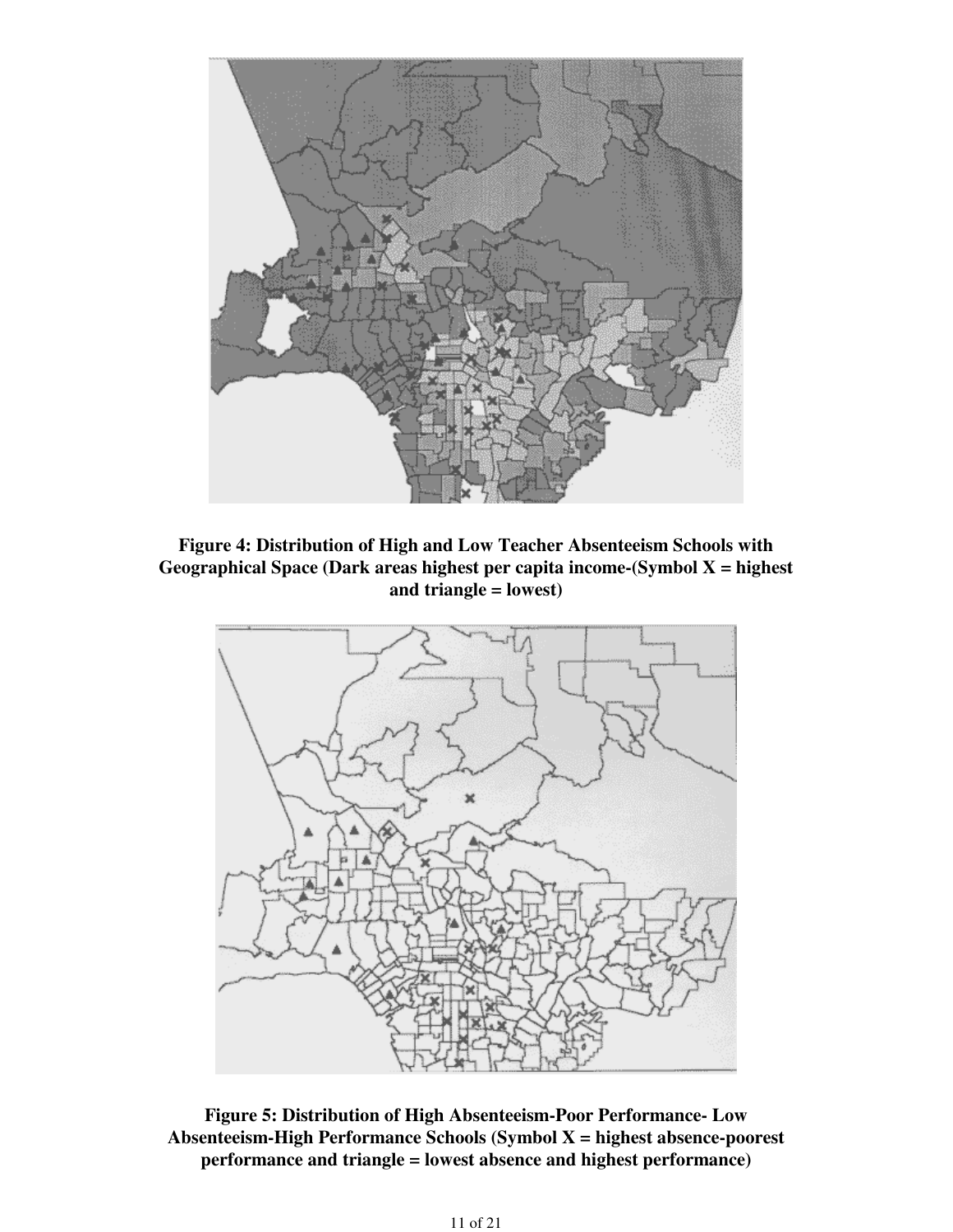

**Figure 6: Distribution of High Absence- Poor Performing and Low Absence- High Performing School and Geographical Space (Dark Areas have Highest Per Capita Income-(Symbol X = highest absence-poorest performance and triangle = lowest absence and highest performance)**

| Variable                             | Mean   | St. Dev. | Min.     | Max.  |
|--------------------------------------|--------|----------|----------|-------|
| Teacher absenteeism rate             | 9.01   | .77      | 8.05     | 11.44 |
| Number w/o credential                | 29.22  | 1.6      | 11       | 29.2  |
| Number $<$ 2 yrs experience          | 47.6   | 14.2     | 19       | 47.6  |
| Substitute teacher requests          | 1444.4 | 637.1    | 193      | 2571  |
| Substitute requests unfilled         | 99.2   | 62.8     | 15       | 306   |
| Drop out rate                        | 6.1    | 3.09     | 1.25     | 15.7  |
| Transiency percent                   | 39.8   | 13.6     | 18.42    | 77.1  |
| Number suspensions                   | 628.5  | 393.9    | 59       | 1606  |
| <b>Opportunity transfers</b>         | 78.5   | 59.8     | 2        | 272   |
| Crimes against property              | 13.0   | 11.2     | 3        | 54    |
| Crimes against people                | 91.04  | 38.6     | 42       | 199   |
| Number of unfilled teaching position | 5.75   | 5.5      | $\theta$ | 21    |

| Table 4                                            |  |
|----------------------------------------------------|--|
| <b>High Teacher Absenteelsm Schools</b> $(n = 27)$ |  |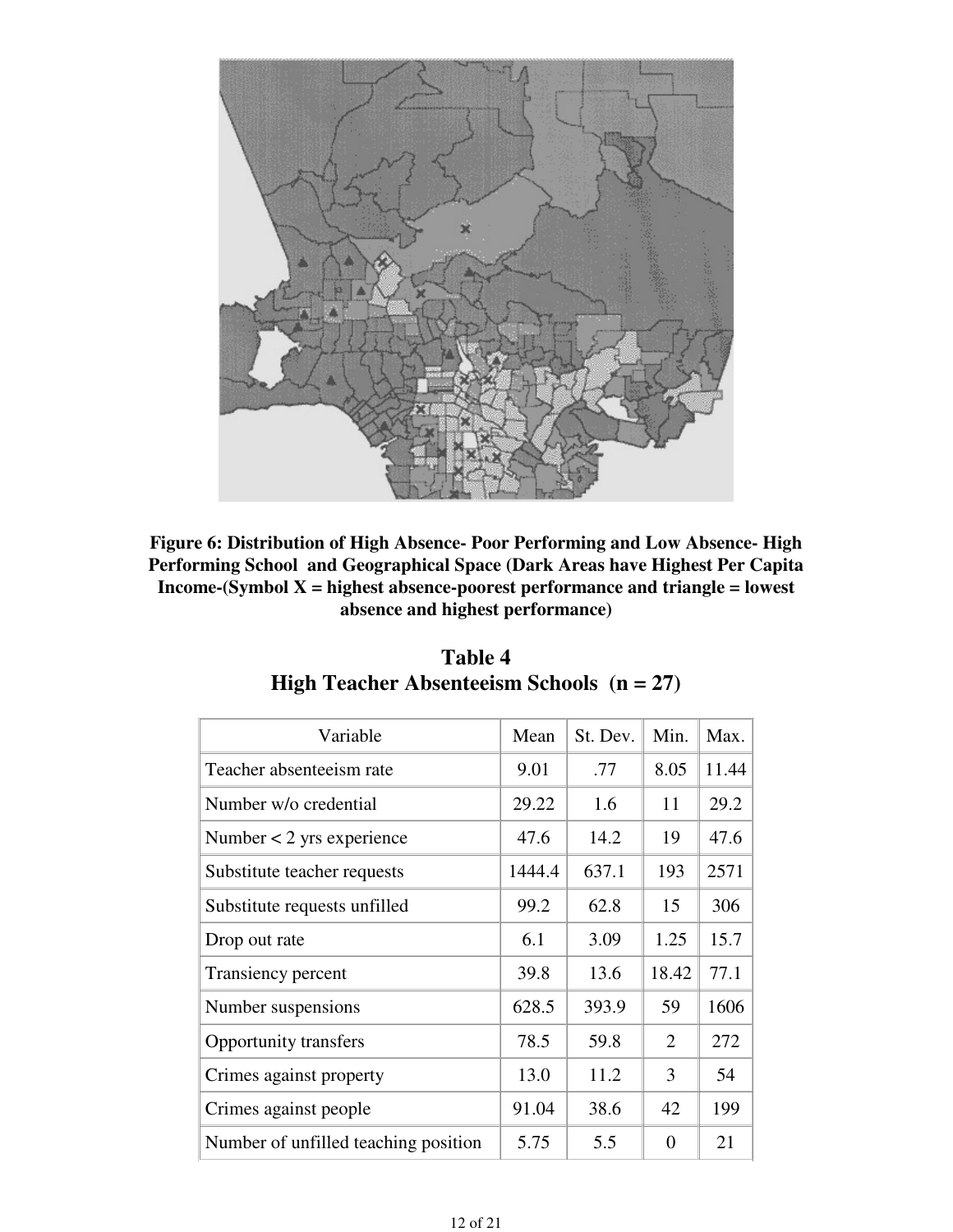| Academic Performance Index |  | $\vert 505.74 \vert 74.16 \vert 370 \vert 653$ |  |  |
|----------------------------|--|------------------------------------------------|--|--|
|----------------------------|--|------------------------------------------------|--|--|

Number of schools (n=27)

Percent in Negative Geographical space (low community income)= 96%

Note from Table 4 that high teacher absence (>8.0) was separated from those schools below 8.0. Note the variations in the API's for these two groupings of schools (370-653) with an average of 505.- Also note that there is far more criminal activity and higher teacher turnover at these high absence schools

| Variable                                                                                             | Mean   | St. Dev. | Min.           | Max.  |
|------------------------------------------------------------------------------------------------------|--------|----------|----------------|-------|
| Teacher absenteeism rate                                                                             | 7.3    | .52      | 6.3            | 7.97  |
| Number w/o credential                                                                                | 23.9   | 10.5     | 8              | 49    |
| Number $<$ 2 yrs experience                                                                          | 44.8   | 15.2     | 22             | 83    |
| Substitute teacher requests                                                                          | 1451.1 | 542.6    | 402            | 2508  |
| Substitute requests unfilled                                                                         | 68.4   | 51.9     | 9              | 237   |
| Drop out rate                                                                                        | 4.8    | 3.3      | .47            | 13.34 |
| Transiency percent                                                                                   | 34.1   | 10.33    | 16.74          | 53.7  |
| Number suspensions                                                                                   | 419.8  | 234.9    | 23             | 895   |
| Opportunity transfers                                                                                | 53.5   | 25.1     | $\overline{2}$ | 100   |
| Crimes against property                                                                              | 9.2    | 5.6      | $\overline{2}$ | 21    |
| Crimes against people                                                                                | 62.6   | 20.8     | 37             | 113   |
| Number of unfilled teaching position                                                                 | 2.5    | 3.9      | $\overline{0}$ | 18    |
| Academic Performance Index                                                                           | 563.8  | 84.2     | 426            | 737   |
| Number of schools $(n=22)$<br>Percent in Negative Geographical space (low community income) = $10\%$ |        |          |                |       |

**Table 5 Low Teacher Absenteeism Schools (n = 22 )**

Note in Table 5 that low absence schools have an API of 426 to 737 with an average of 564. Also note that there we less unfilled substitute teacher positions.

## **Table 6 Inter-correlation of Variables with Teacher Absenteeism \*\* p <.01 \* p <.05**

| Variable | High absenteeism Low Absenteeism |  |
|----------|----------------------------------|--|
|----------|----------------------------------|--|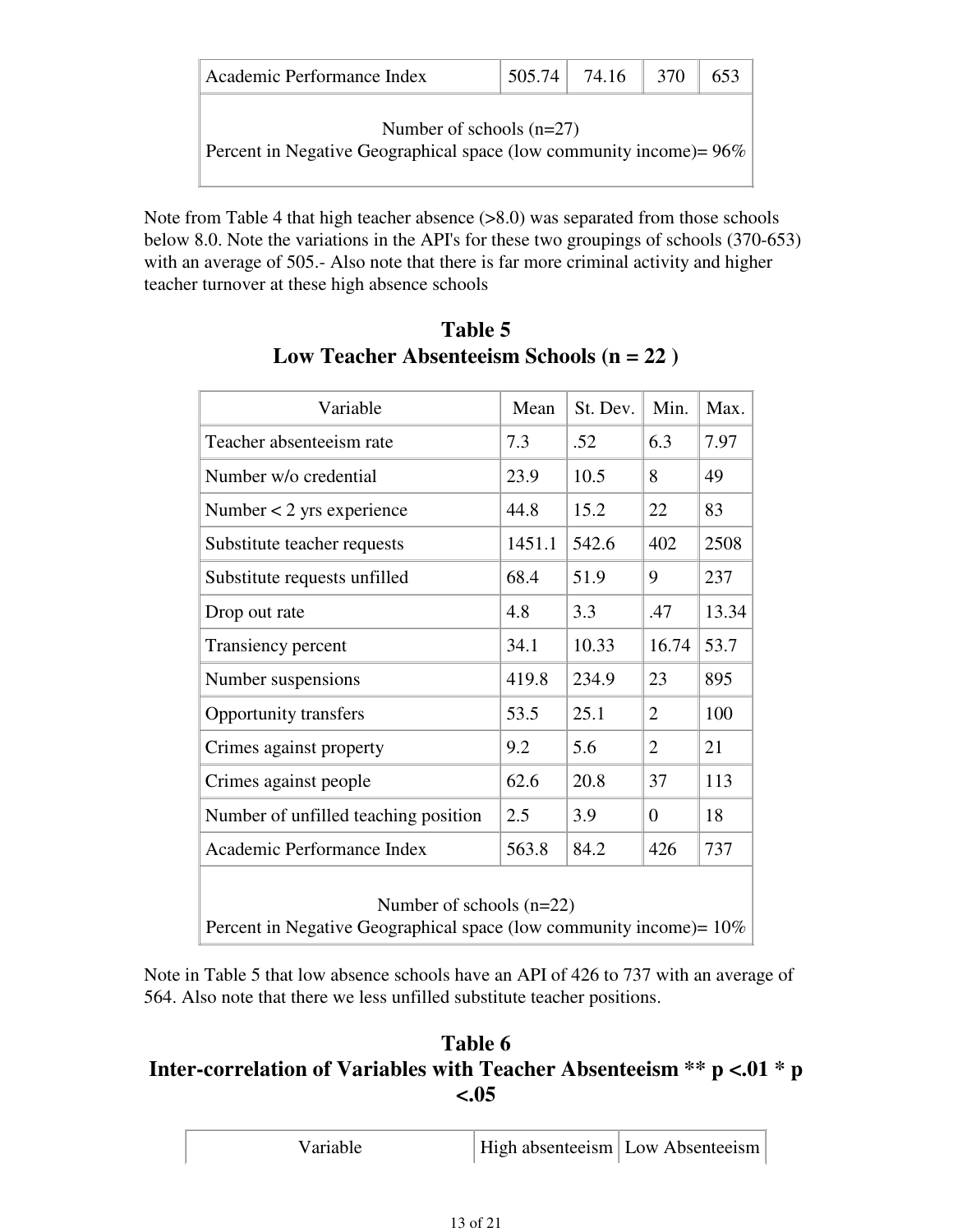|                                      | Schools  | Schools |
|--------------------------------------|----------|---------|
| Teacher absenteeism rate             | 1.00     | 1.00    |
| Number w/o credential                | .26      | .19     |
| Number $<$ 2 yrs experience          | .24      | .31     |
| Substitute teacher requests          | $.44**$  | $.31*$  |
| Substitute requests unfilled         | $1.00**$ | $.33*$  |
| Drop out rate                        | .21      | $.45**$ |
| Transiency percent                   | $.49**$  | $.31*$  |
| Number suspensions                   | .07      | .21     |
| <b>Opportunity transfers</b>         | .07      | $-.02$  |
| Crimes against property              | $.61**$  | $-16$   |
| Crimes against people                | $.51**$  | .19     |
| Number of unfilled teaching position | $.52**$  | $.37*$  |
| Academic Performance Index           | $-45**$  | $-.37*$ |
| Number of schools                    | 27       | 22      |

Note from Table 6, the correlation with academic performance was -.45 and -.37 and the number teaching without teaching credentials .26 to -.19.

**Table 7 High Teacher Absence-Low Academic Attainment Schools (n=16)**

| Variable                             | Mean   | St. Dev. | Min.           | Max.  |
|--------------------------------------|--------|----------|----------------|-------|
| Teacher absenteeism rate             | 9.2    | .90      | 8.1            | 11.44 |
| Number w/o credential                | 33.5   | 10.2     | 22             | 61    |
| Number $<$ 2 yrs experience          | 52.4   | 15.1     | 19             | 89    |
| Substitute teacher requests          | 1465.1 | 619.5    | 477            | 2571  |
| Substitute requests unfilled         | 116    | 67.4     | 22             | 306   |
| Drop out rate                        | 6.7    | 2.9      | 2.8            | 15.7  |
| Transiency percent                   | 45.6   | 14.1     | 29.3           | 77.1  |
| Number suspensions                   | 761.5  | 451.5    | 59             | 1608  |
| <b>Opportunity transfers</b>         | 82.81  | 47.9     | $\overline{2}$ | 198   |
| Crimes against property              | 15.8   | 13.8     | 3              | 54    |
| Crimes against people                | 110.2  | 38.2     | 62             | 199   |
| Number of unfilled teaching position | 8.44   | 5.7      | 1              | 21    |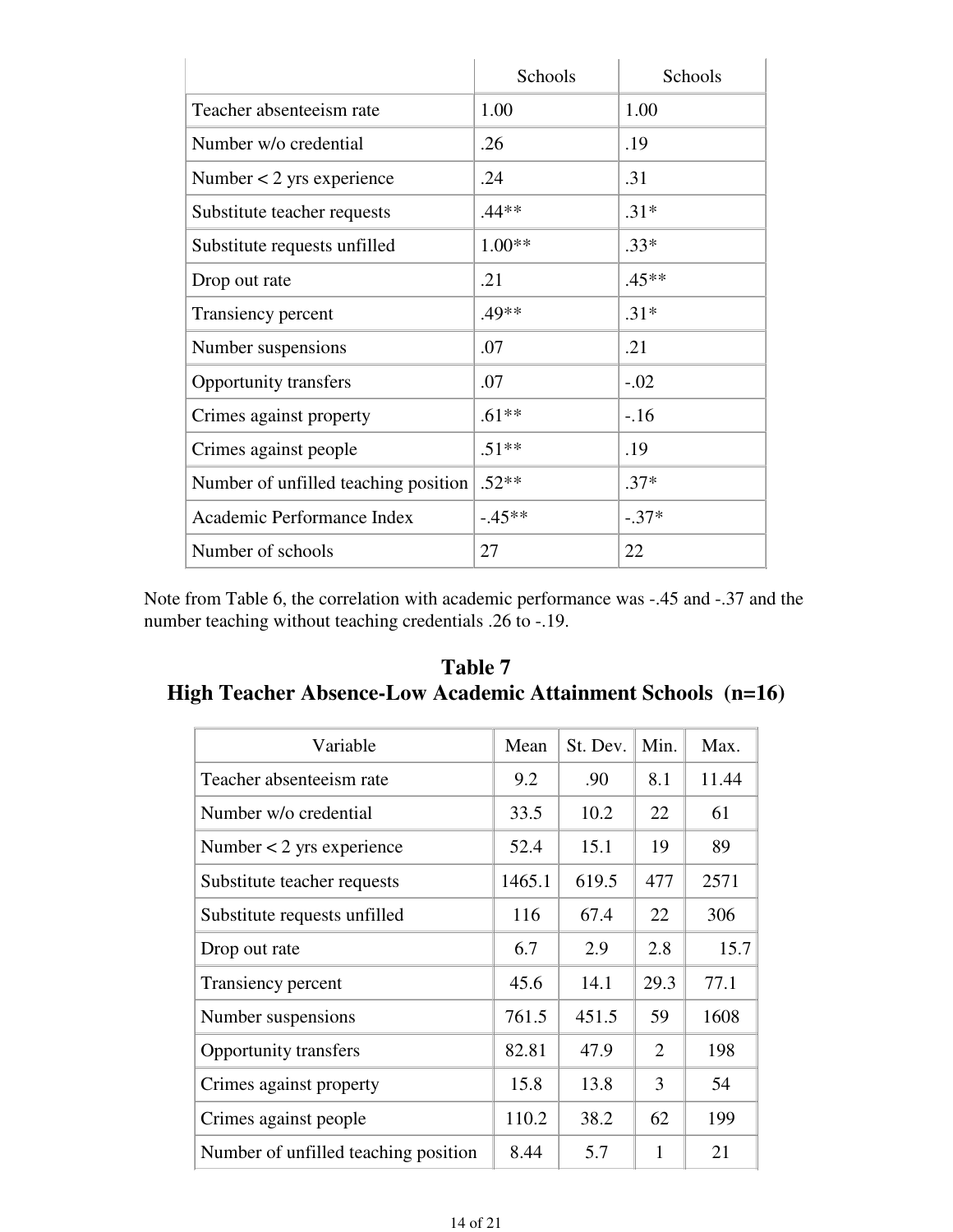|  | Academic Performance Index |  |  |  |  |
|--|----------------------------|--|--|--|--|
|--|----------------------------|--|--|--|--|

Number of schools (n=16)

Percent in Negative Geographical space (low community income)=  $100\%$ 

## **Table 8 Descriptive Analysis: Low Absenteeism-High Academic Performance Schools (n=16)**

| Variable                                                                                            | Mean  | St. Dev. | Min.           | Max.           |  |  |
|-----------------------------------------------------------------------------------------------------|-------|----------|----------------|----------------|--|--|
| Teacher absenteeism rate                                                                            | 7.3   | .53      | 6.3            | 7.97           |  |  |
| Number w/o credential                                                                               | 21.4  | 10.2     | 8              | 49             |  |  |
| Number $<$ 2 yrs experience                                                                         | 89    | 15.4     | 22             | 83             |  |  |
| Substitute teacher requests                                                                         | 1482  | 548.3    | 584            | 2508           |  |  |
| Substitute requests unfilled                                                                        | 64.5  | 55.2     | 16             | 237            |  |  |
| Drop out rate                                                                                       | 4.2   | 2.1      | .47            | 8.7            |  |  |
| Transiency percent                                                                                  | 31.1  | 8.9      | 16.74          | 46.2           |  |  |
| Number suspensions                                                                                  | 382.7 | 192.7    | 23             | 685            |  |  |
| <b>Opportunity transfers</b>                                                                        | 47.4  | 23.2     | $\overline{2}$ | 100            |  |  |
| Crimes against property                                                                             | 8.3   | 5.2      | $\overline{2}$ | 20             |  |  |
| Crimes against people                                                                               | 57.1  | 14.1     | 38             | 89             |  |  |
| Number of unfilled teaching position                                                                | 1.5   | 2.0      | $\overline{0}$ | $\overline{7}$ |  |  |
| Academic Performance Index                                                                          | 598.4 | 71.0     | 510            | 737            |  |  |
| Number of schools $(n=16)$<br>Percent in Negative Geographical space (low community income) = $5\%$ |       |          |                |                |  |  |

## **Table 9**

## **Correlations for High-Absence and Low-Absence Schools With Regard to Academic Performance (above and below 500 on the API)**

| Variable                    | High teacher<br>absenteeism schools<br>with low performance | Low teacher<br>absenteeism schools<br>with high performance |
|-----------------------------|-------------------------------------------------------------|-------------------------------------------------------------|
| Teacher absenteeism rate    | 1.00                                                        | 1.00                                                        |
| Number w/o credential       | $22*$                                                       | $.19*$                                                      |
| Number $<$ 2 yrs experience | .09                                                         | $.41**$                                                     |
| Substitute teacher requests | $-.03$                                                      | 45**                                                        |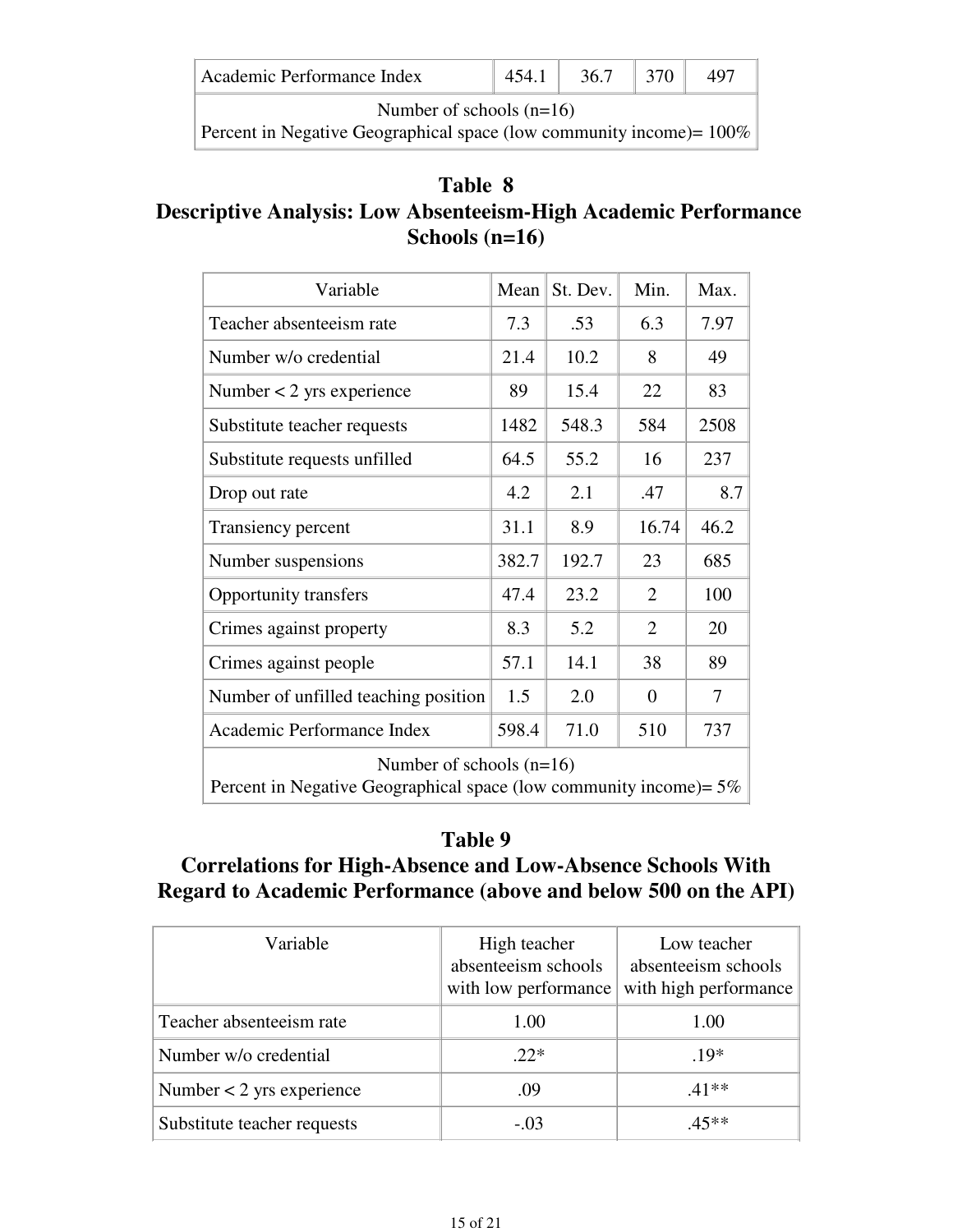| Substitute requests unfilled         | $-79**$  | $.40**$ |
|--------------------------------------|----------|---------|
| Drop out rate                        | $.33*$   | $.36*$  |
| Transiency percent                   | $.69**$  | $.31*$  |
| Number suspensions                   | $-.10$   | $-.15$  |
| Opportunity transfers                | .03      | $-.10$  |
| Crimes against property              | $69**$   | $-.10$  |
| Crimes against people                | .76**    | $.35*$  |
| Number of unfilled teaching position | $.57**$  | $.52**$ |
| Academic Performance Index           | $-.88**$ | $-.33*$ |
| Number of schools                    | 16       | 16      |

See Figures 5 and 6 for a geographical mapping of these schools. From Table 9 note the high correlation and differences in these correlation measures with regard to the number of teachers with less than 2 years of experience and the number of substitute teacher requests. Most important is the number of substitute teacher requests that remain unfilled and teacher absence.

### **Policy Issues: The distribution of teacher absences**

The principal finding of this study is that the effect of teacher absenteeism is felt not equally across all school sites, but is felt most unfavorably in the urban schools or schools that are located in poor, low median family income geographical space. This finding corroborates the findings of other studies regarding how poverty impacts the urban school. As one national study has found, with teaching vacancies, rural and small town schools (10%) are less likely to use substitute teachers than central city schools (24%) and urban fringe schools (16%). These rural and small town schools (96%) are more likely to hire qualified teachers than central city schools (90%); but they are almost equally likely to do so when compared to urban fringe schools (95%) (NEA, 1998).

The amount of teacher absences at schools in these negative geographical space areas is also an indicator of teacher morale and stress. When there is high teacher absence, it tends to lower the morale of remaining teachers resulting in higher teacher turnover. This could be the cause of the failure of these schools to attract more committed teachers or the danger and stress posed by working in high-risk neighborhoods that result in teachers leaving the classroom.

Since urban districts are often plagued with gang violence and unsafe schools and neighborhoods, the latter condition is highly significant to examine for the policy maker since there is an actual threat to a teacher's physical safety. As a result and as expected, there should not only be more teacher absence in poorer areas of the city, but lower retention rates of qualified and experienced teachers.

## **Summary, Recommendation, and Conclusions**

As noted earlier, students in a classroom eventually lose the desire to learn when the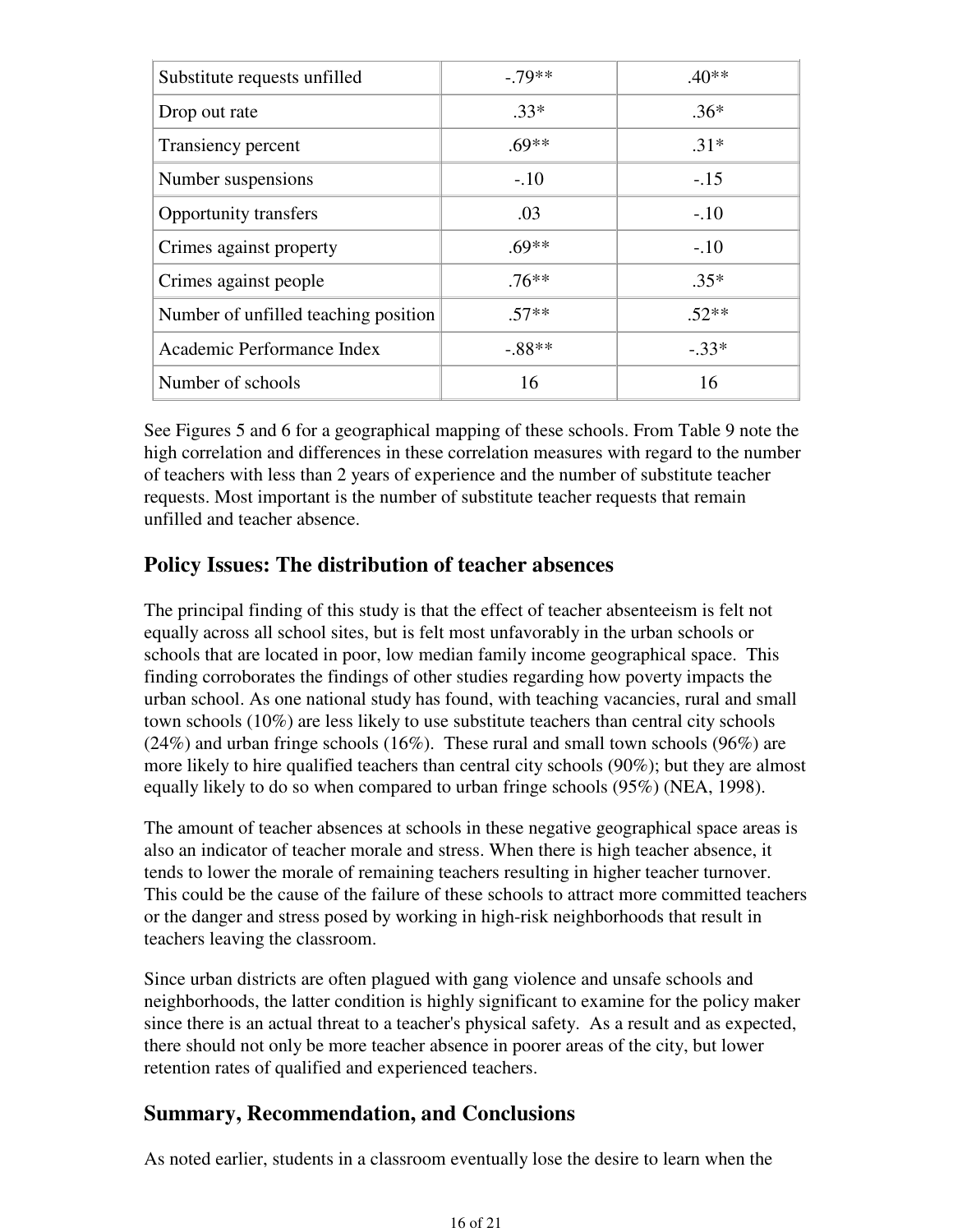regular teacher is frequently absent and the delivery of the instructional program is by an array of substitute teachers. In essence, teacher absenteeism has important implications for school reform, teacher training, educational leadership, and issues related to social justice aimed at promoting equity and excellence in the schools. The use of substitute teachers puts added strain on the efforts of school reform by not only increasing the costs of instruction, but by changing the delivery of instruction from fully credentialed and permanent teachers to part time and substitute teachers. In addition with heavy reliance on substitute teachers to deliver instructional programs, the teaching efforts of the regular teacher towards school reform might be undermined. One of the main characteristics between successful and unsuccessful school reform efforts is the closing the disparity between resources as distributed vs. resources as received in the classroom. The degree of teacher absence at a school site is directly related to this resource distribution-reception disparity.

Finally educational leadership has to recognize the fact that teaching at low-income area schools increases the propensity of teachers to be absent. With this in mind highly trained substitute teacher pools might need to be developed at the site so that instruction is continued when the teacher is absent. The shortage of substitute teachers (Lilly, 1998) and the effective use of substitute teachers (Holdaway and Benhaw (1974) in the classroom have also been studied and should be considered part of school administrative training. (Pitkoff, 1993). Some states implementing large scale studies of substitute teaches include Wisconsin (Substitute Teaching in Wisconsin, 2000) amd Nova Scotia (Unicomb et al., 2000)

In conclusion research on low-income schools should examine in closer detail the disparity between resources as delivered to the classroom vs. resources as actually received by students in the classroom. Teacher absenteeism is a major contributor to instructional resource disparity or resources that are not actually being delivered to students in the classroom. In addition the notion of attenuation or the lessening of the impact of school resources and the amplification of risk factors of students needs to be examined in much closer detail by educational researchers.

This study partially demonstrates that the dual problem of attenuation of school district resources and amplification of student risk are both impacted by teacher absenteeism. In addition, the quality of geographical space as measured by the median income of the area is also highly associated with teacher absenteeism. This association between the quality of geographical space, teacher absenteeism, and educational attainment raises issues of social justice and has the potential to undermine school reform efforts at promoting equity and excellence in urban schools.

### **References**

Alberta Teachers Association, Substitute Teachers Professional Replacements. April 17 available at

http:/www.teachers.ab.ca/publicatiuons/brochures/parents/pamphlets/pg\uide16.html

Bruno, J. E. (1997). *It's About Time: Leading School Reform in an Era of Time Scarcity.* Corwin Press, Inc., CA.

Bruno, J. E. (1970). *The Use of Monte Carlo Techniques for Determining Optimal Size of Substitute Teacher Pools in Large Urban School Districts.* Socio-Econ. Plan. Sci. 4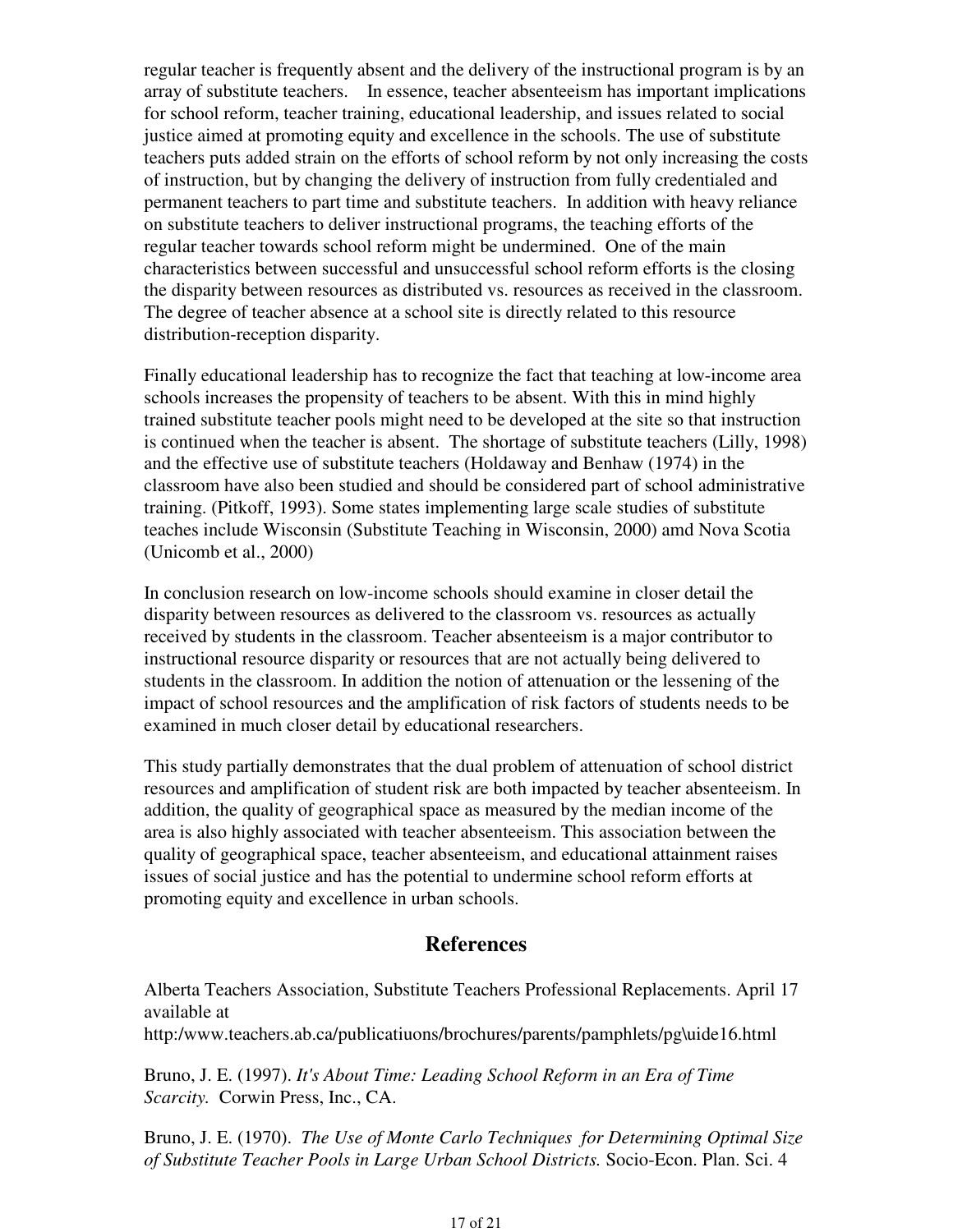pp. 415-428.

Corcoran, R., Walker, L.J., & White, J.L. (1988). Working in Urban Schools. Washington D.C: The Institute of Educational Leadership. (ED299-356)

Diver-Stamnes, A. C. (1995). *Lives in the Balance: Youth, Poverty, and Education in Watts*. State University of New York Press, Albany.

Ehrenberg, R., Rees, D., & Ehrenberg E. (1991). School district leave policies, teacher absenteeism, and student achievement, *Journal of Human Resources, 26*, 72-105.

Holdaway, E. A. and Benthan, J. A. (1974). The provision of substitute teachers*. Alberta Journal of Educational Research, 20*(1), 24-33

Joyce, M. R. *An Analysis of Difference in Classroom Routines of Regular Teachers and Their Substitute Counterparts.* Dissertation Abstracts International, 1975 Sep, 36(3-A), pp.1212-1213

Kozol, J. (1992). *Savage Inequalities*, Harper Prennial.

Lilly, D. *Shortage of substitute teachers has schools scrambling.* Nov 10, 1998. Available at seattletimes.com

Lippman, L., Burns, S & McArthur, E. (1996). Urban Schools: The challenge of location and poverty. U.S. Department of Education, Naional Center for Education Statistics. Washington, D.C.

Locher, Paul. (1999). *Good Economy Procipitates Substitute Shortage.* Retrieved Apr. 17, 2001. Available at http://www.the-daily-record.com/past\_issues/01\_jan/990117dr5.html

McKay, G. *No Substitute: Substitute Teachers become Hot Commodity.* Jan 26, 1999. Available at http://www.post-gazette.com/regionstate/19990125subs9.asp

Pitkoff, E. (1993). Teacher absenteeism: What admnistrators can do. *NASSP Bulletin, 77*, 39-45

Scott, K & McClellan, E. (1990). Gender differences in absenteeism. *Public Personnel Management, 19*, 229-253.

Streisand, B. & Toch, T. (1998). *Many Millions of Kids and Too Few Teachers*  Available at http://www.usnews.com/usnews/issue/980914/14teac.htm

Substitute Teaching In Wisconsin. (Fall 2000) *The Statewide Study of the Problems that Districts are having in attracting and retaining quality substitute teachers.* Retrieved Jun 1, 2001. Available at http://weac.org/Resource/2000-01/sept00/subs.htm

Unicomb, R., Alley, J., Avery, P., & Barak, L. (1992). Teacher absenteeism: A study of short term teacher absenteeism in nine Nova Scotia schools. *Education Canada*, *32* (2), 33-37.

Wise, A. (1972). *Rich Schools Poor Schools: The Promise of Equal Educational*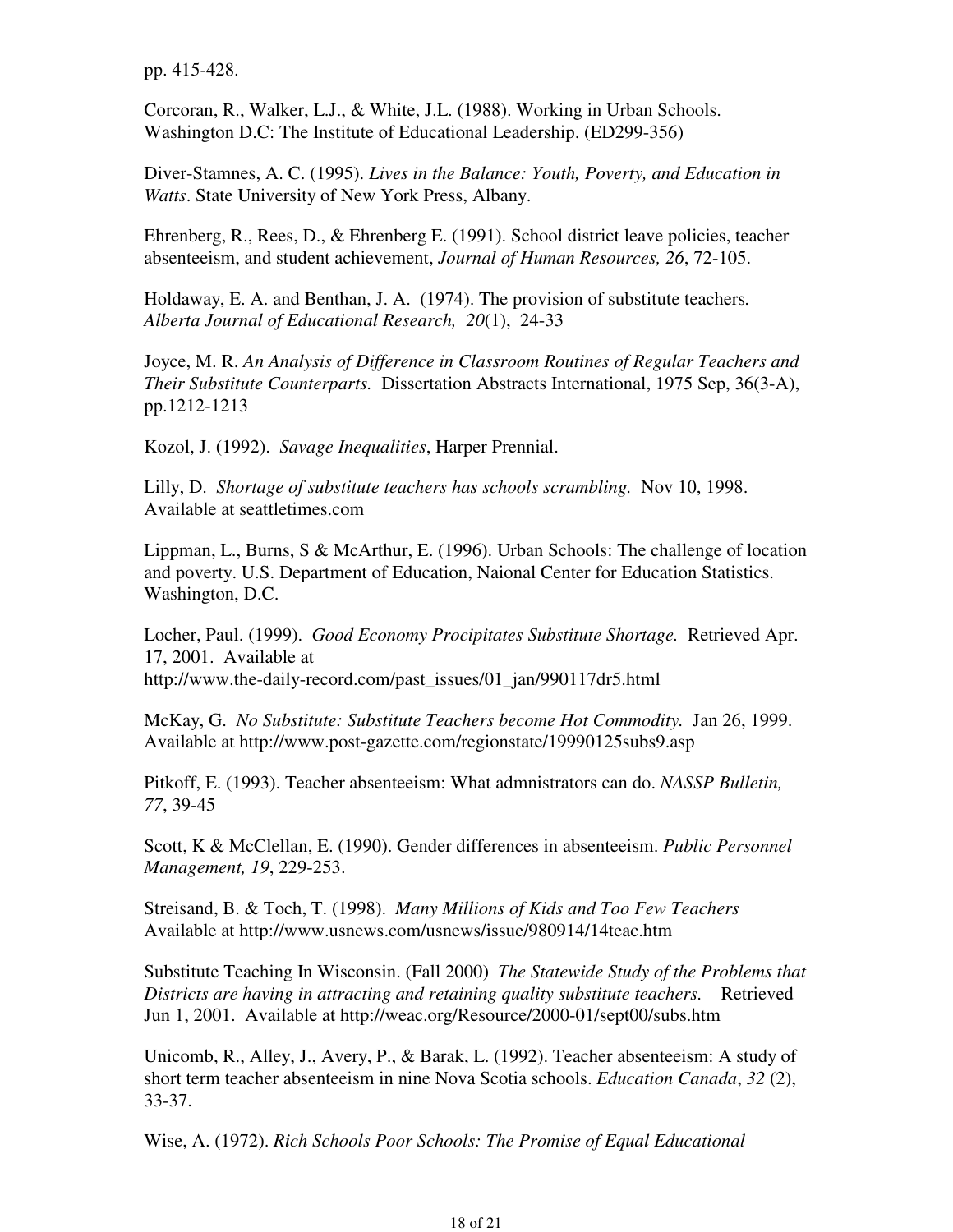*Opportunity*. Chicago: The University of Chicago Press.

Woods, L. L. and Woods, T. L. (1974). Substitute: A psychological study*. Elementary School Journal, 75*(3), 162-167.

#### **About the Author**

#### **Professor James E. Bruno**

Graduate School of Education and Information Studies 1032A Moore Hall University of California, Los Angeles 90095

Phone 310-825-8354 Fax 310-206-6293

Professor James E. Bruno has taught at the University of California, Los Angeles (UCLA) for over 30 years and is currently engaged in research dealing with a wide range of interrelated topic areas impacting on children and adolescents. These areas include the perception of time and human behavior, social justice and community well being associated with geographical space, time-space distortions for children and adolescents in a new world order, and the use of information technologies for assessment and instructional support in educational settings. He presently teaches in the UCLA honors undergraduate program, the GSE&IS education minor program, UC-Fresno joint doctoral program in educational leadership, and doctoral program in urban studies at UCLA.

Email jbruno@ucla.edu Website www.gseis.ucla.edu/faculty/bruno

**Copyright 2002 by the** *Education Policy Analysis Archives*

The World Wide Web address for the *Education Policy Analysis Archives* is **epaa.asu.edu**

General questions about appropriateness of topics or particular articles may be addressed to the Editor, Gene V Glass, glass@asu.edu or reach him at College of Education, Arizona State University, Tempe, AZ 85287-2411. The Commentary Editor is Casey D. Cobb: casey.cobb@unh.edu .

### **EPAA Editorial Board**

Michael W. Apple University of Wisconsin

John Covaleskie Northern Michigan University

Sherman Dorn University of South Florida

Richard Garlikov hmwkhelp@scott.net Greg Camilli Rutgers University

Alan Davis University of Colorado, Denver

Mark E. Fetler California Commission on Teacher Credentialing

Thomas F. Green Syracuse University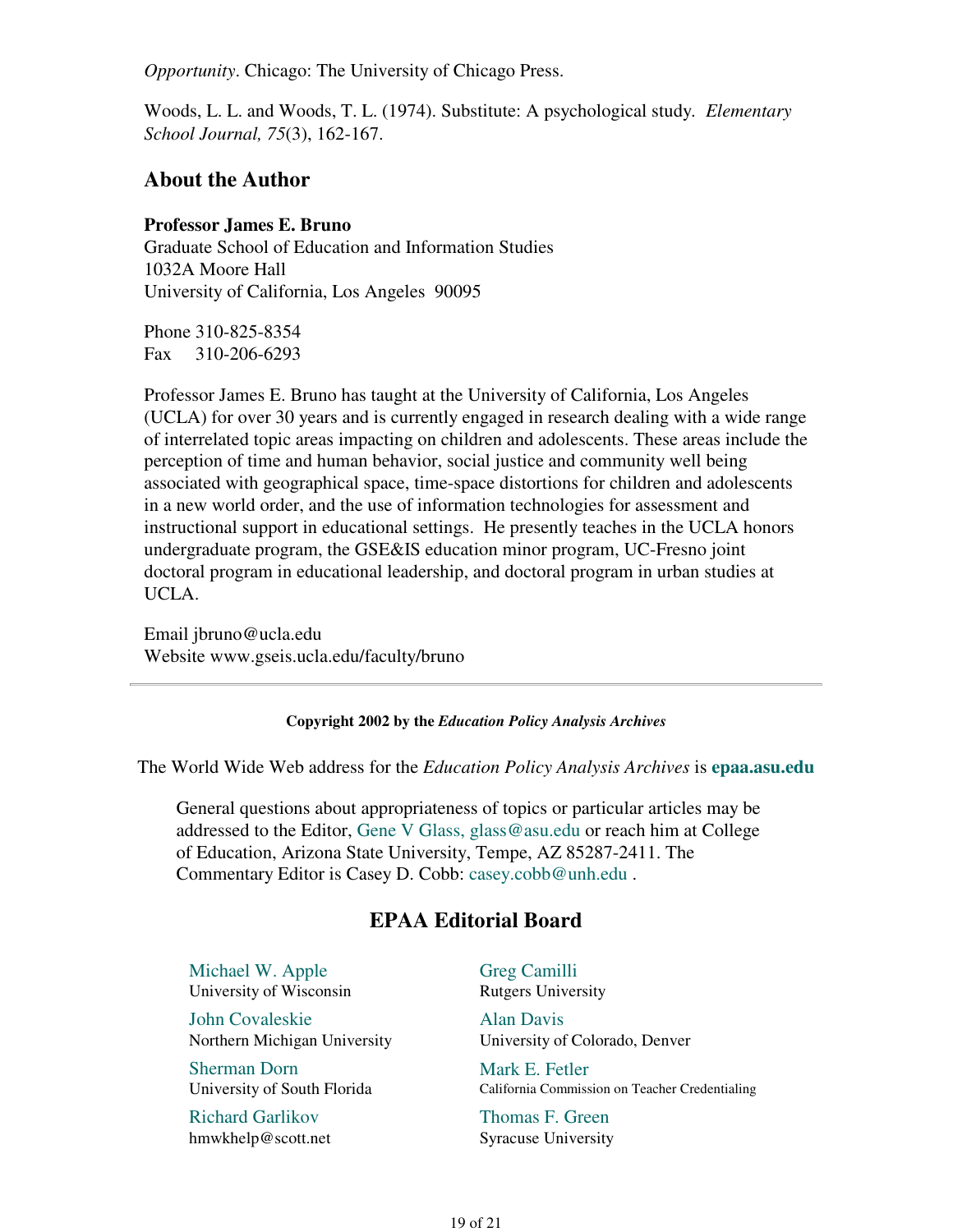Alison I. Griffith York University

Ernest R. House University of Colorado

Craig B. Howley Appalachia Educational Laboratory

Daniel Kallós Umeå University

Thomas Mauhs-Pugh Green Mountain College

William McInerney Purdue University

Les McLean University of Toronto

Anne L. Pemberton apembert@pen.k12.va.us

Richard C. Richardson New York University

Dennis Sayers California State University—Stanislaus

Michael Scriven scriven@aol.com

Robert Stonehill U.S. Department of Education Arlen Gullickson Western Michigan University

Aimee Howley Ohio University

William Hunter University of Calgary

Benjamin Levin University of Manitoba

Dewayne Matthews Education Commission of the States

Mary McKeown-Moak MGT of America (Austin, TX)

Susan Bobbitt Nolen University of Washington

Hugh G. Petrie SUNY Buffalo

Anthony G. Rud Jr. Purdue University

Jay D. Scribner University of Texas at Austin

Robert E. Stake University of Illinois—UC

David D. Williams Brigham Young University

#### **EPAA Spanish Language Editorial Board**

**Associate Editor for Spanish Language Roberto Rodríguez Gómez Universidad Nacional Autónoma de México**

roberto@servidor.unam.mx

Adrián Acosta (México) Universidad de Guadalajara adrianacosta@compuserve.com

Teresa Bracho (México) Centro de Investigación y Docencia Económica-CIDE bracho dis1.cide.mx

Ursula Casanova (U.S.A.) Arizona State University casanova@asu.edu

Erwin Epstein (U.S.A.) Loyola University of Chicago Eepstein@luc.edu

J. Félix Angulo Rasco (Spain) Universidad de Cádiz felix.angulo@uca.es

Alejandro Canales (México) Universidad Nacional Autónoma de México canalesa@servidor.unam.mx

José Contreras Domingo Universitat de Barcelona Jose.Contreras@doe.d5.ub.es

Josué González (U.S.A.) Arizona State University josue@asu.edu